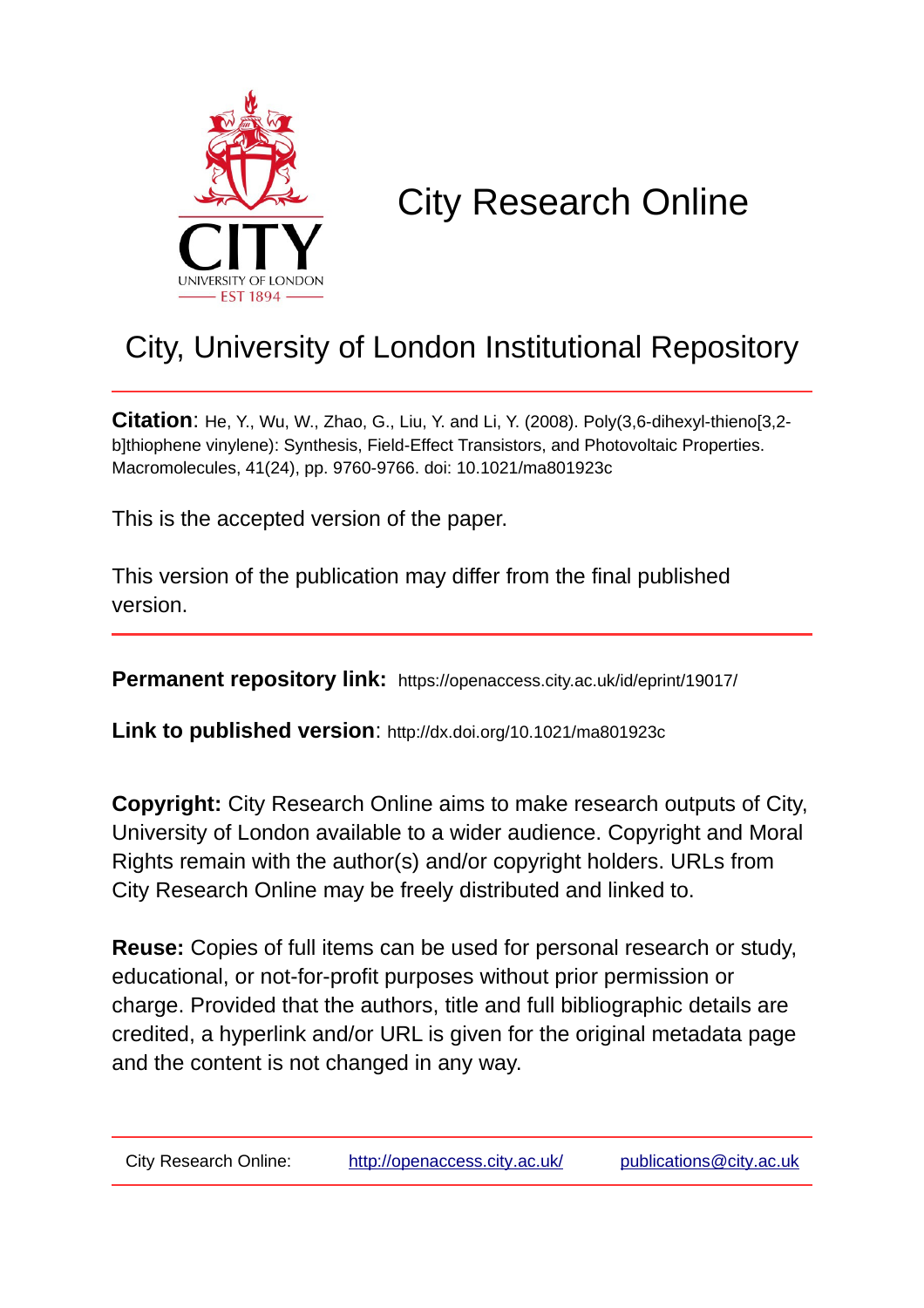## **Table of Contents**

## Poly(thieno [3, 2-b] thiophene vinylene)s: Synthesis, Field-Effect Transistors and Photovoltaic Properties

*Youjun He, Weiping Wu, Guangjing Zhao, Yunqi Liu\* and Yongfang Li\**

Poly (thieno [3, 2-b] thiophene vinylene) derivatives were synthesized by Pd-Catalyzed Stille-coupling method. The polymers show high field-effect transistors performance with hole mobility of 0.032  $\text{cm}^2/\text{Vs}$  and on/off ratio of 10<sup>5</sup>.



**Title Runing Head:** Poly (thieno [3, 2-b] thiophene vinylene) s.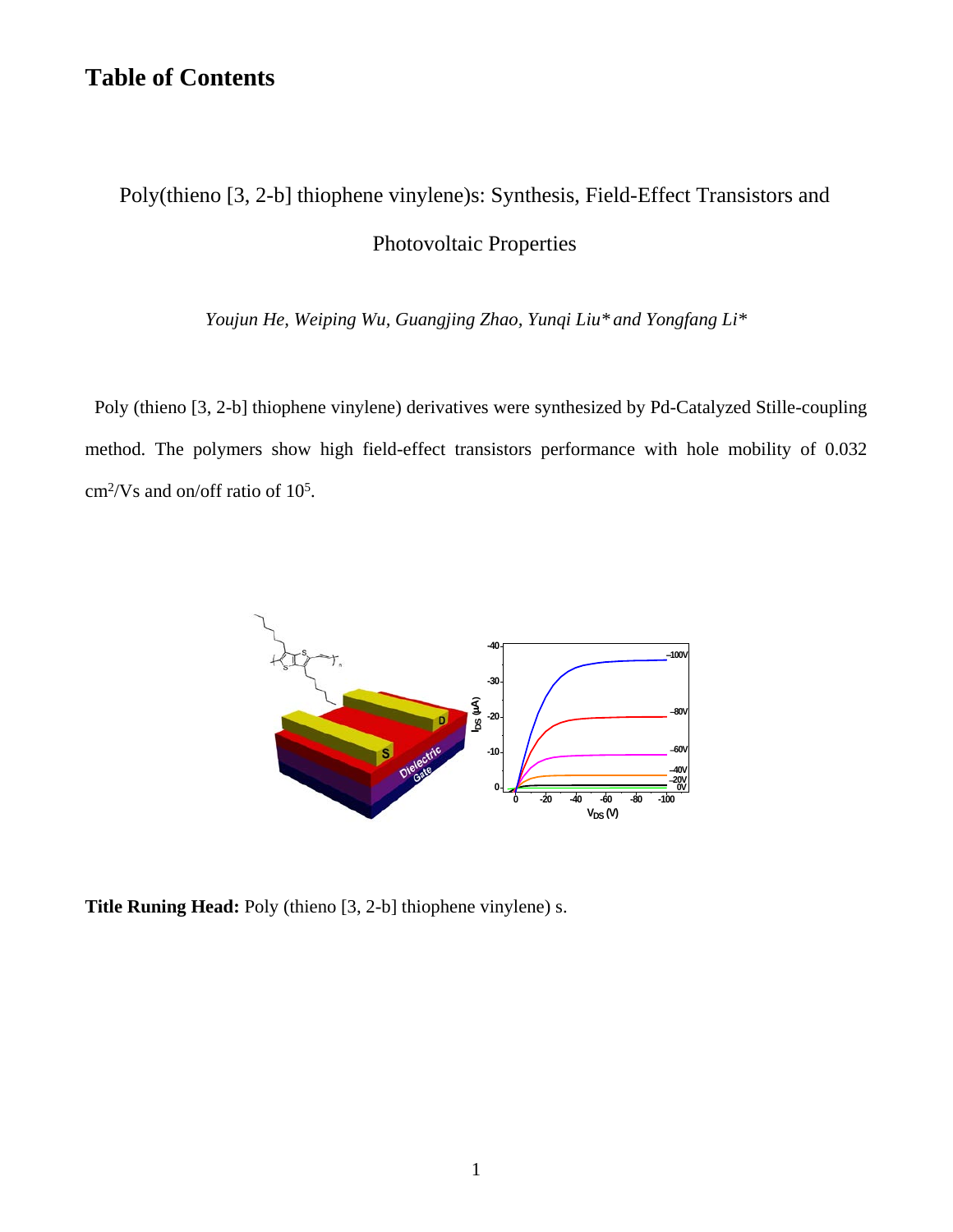# Poly (thieno [3, 2-b] thiophene vinylene) s: Synthesis, Field-Effect Transistors and Photovoltaic Properties

*Youjun He1, 2, Weiping Wu1, 2, Guangjin Zhao1, 2, Yunqi Liu\*1 and Yongfang Li\*1*

- 1. Beijing National Laboratory for Molecular Sciences, CAS Key Laboratory of Organic Solids, Institute of Chemistry, Chinese Academy of Sciences, Beijing 100190, China
	- \* Corresponding author: e-mail: [liyf@iccas.ac.cn](mailto:liyf@iccas.ac.cn) (Y. Li), [liuyq@iccas.ac.cn](mailto:liuyq@iccas.ac.cn) (Y. Liu)

2. Graduate University of Chinese Academy of Sciences, Beijing 100039, China

**Abstract**: Two poly (thieno [3, 2-b] thiophene vinylene) derivatives (**P2** and **P3**) were prepared by Pd-catalyzed Stille-coupling method. Compared with poly (3-hexylthienylene vinylene) (**P1**), strong photoluminescence was observed for **P2** and **P3** solutions, while the maximum absorption of **P2** and **P3**  are blue-shifted. The solution-processed organic field-effect transistors (OFETs) were fabricated with bottom gate/top contact geometry. The highest FET hole mobility of **P3** after thermal annealing at 180 <sup>o</sup>C for 30 min reached 0.032 cm<sup>2</sup>/Vs with the on/off ratio of  $10^5$ , which is a high value for the conjugated polymers. Polymer solar cells base on the polymers were fabricated, the power conversion efficiency of the devices based on **P1**, **P2** and **P3** was 0.19%, 0.17% and 0.28%, respectively, under the illumination of AM1.5, 100 mW/cm<sup>2</sup>. The efficiency of the device based on **P3** is ca. 50% higher than that of the devices based on **P1** and **P2**, which could be benefited from the higher hole mobility of **P3**.

**Keywords**: Poly (thieno [3, 2-b] thiophene vinylene) s, organic field-effect transistors, photovoltaic properties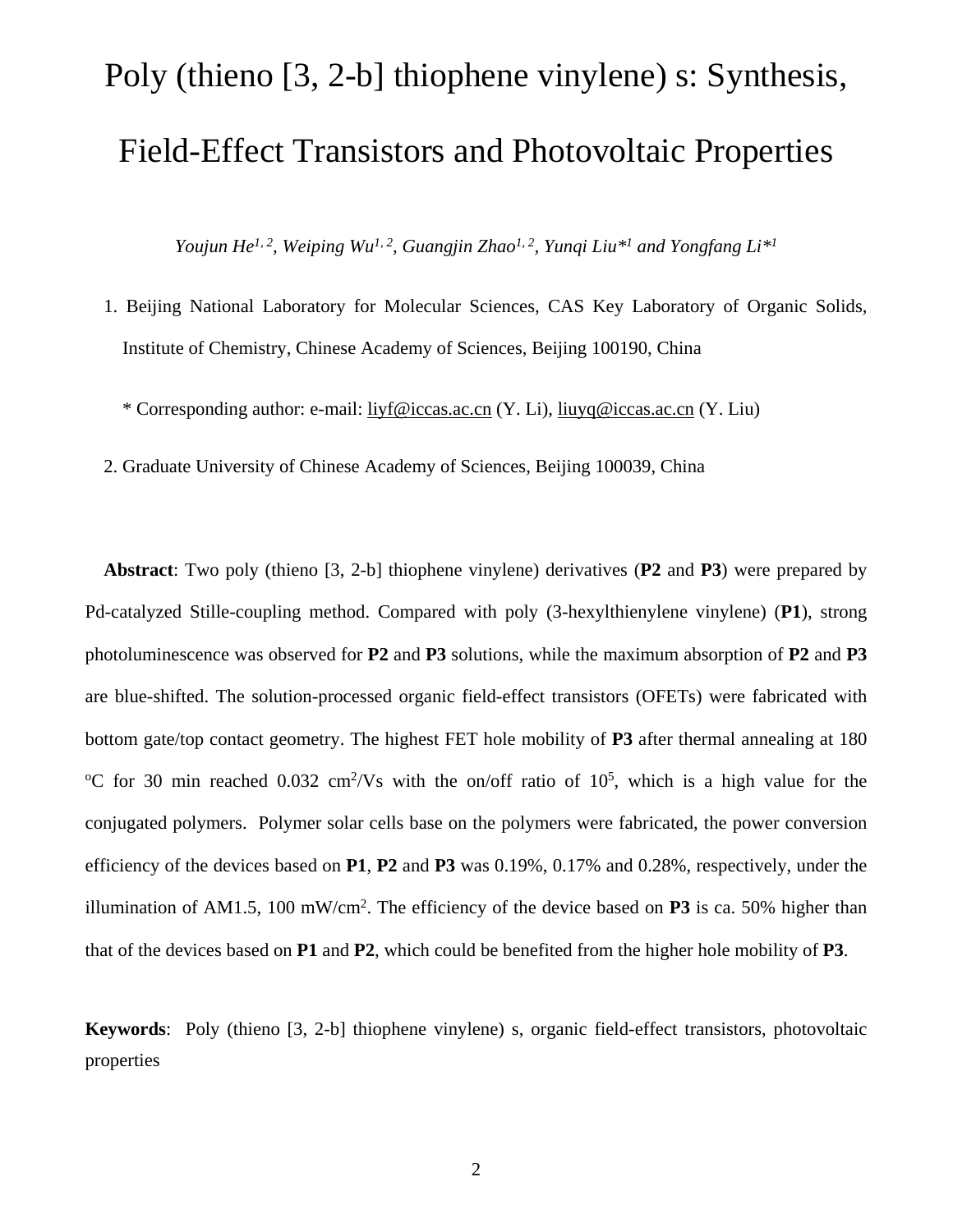#### **Introduction**

 In the past decades, conjugated organic and polymer materials are the focus of great research activity, mainly due to their interesting electronic and optoelectronic properties. They are being investigated for a variety of applications, including field-effect transistors (FETs),<sup>1-2</sup> organic lightemitting diodes (OLEDs), polymer solar cells (PSCs), etc.<sup>3-5</sup> Conjugated poly (thienylenevinylenes) (PTVs) is one important class of conjugated polymers. These polymers display high nonlinear optical responses<sup>6</sup> and electroluminescence properties.<sup>7</sup> Although PTVs exhibit smaller bandgap (below 1.8  $eV$ <sup>6, 8-9</sup> than the polyaromatic polythiophene (PT) and the PT derivatives,<sup>10</sup> the power conversion efficiency (PCE) of the PSCs based on PTVs are still very low.11-13 Moreover, PTVs show relatively high-charge carrier mobility (10<sup>-4</sup>-10<sup>-2</sup> cm<sup>2</sup>/Vs measured in field-effect transistor geometry)<sup>14-18</sup> which is one of the prerequisites for high efficient solar cells and field-effect transistors.

Fused thiophenes has higher hole-mobility, because of good  $\pi$ -stacking in those kinds of materials, so many polymers containg fused thiophene rings<sup>19-21</sup> were synthesized and used in FETs. Fused thiophene oligomers display generally low solubility at room temperature, and indeed polymers of thieno [3, 2-b] thiophenes have been reported to be insufficiently soluble to preclude full characterization and utilization in devices.<sup>22-24</sup> As far as we know, there were little reports of p-polythiophenes with fused thiophene units used in PSCs,<sup>25, 26</sup> and was only one report of poly(thieno[3,2-*b*]thiophen-2,5diylethynylene).<sup>27</sup> We have not seen any report of polythieno [3, 2-b] thiophene vinylene being synthesized and used in organic electronic devices.

For increasing the absorption of the polymers to the sunlight and hole-mobility, we designed and synthesized a novel class of polythieno [3, 2-b] thiophene vinylenes, as shown in Scheme 1. For getting polythieno [3, 2-b] thiophene vinylenes with good solubility and high regioregularity, we used direct methods by the Stille cross-coupling between 2, 5-diborom-thieno [3, 2-b] thiophene monomers and (*E*)-1, 2-bis (tributylstannyl) ethane. Because of the higher degree of unsaturation in the fused rings, relatively long hexyl chains were used to increase the solubility of the thieno [3, 2-*b*] thiophene-based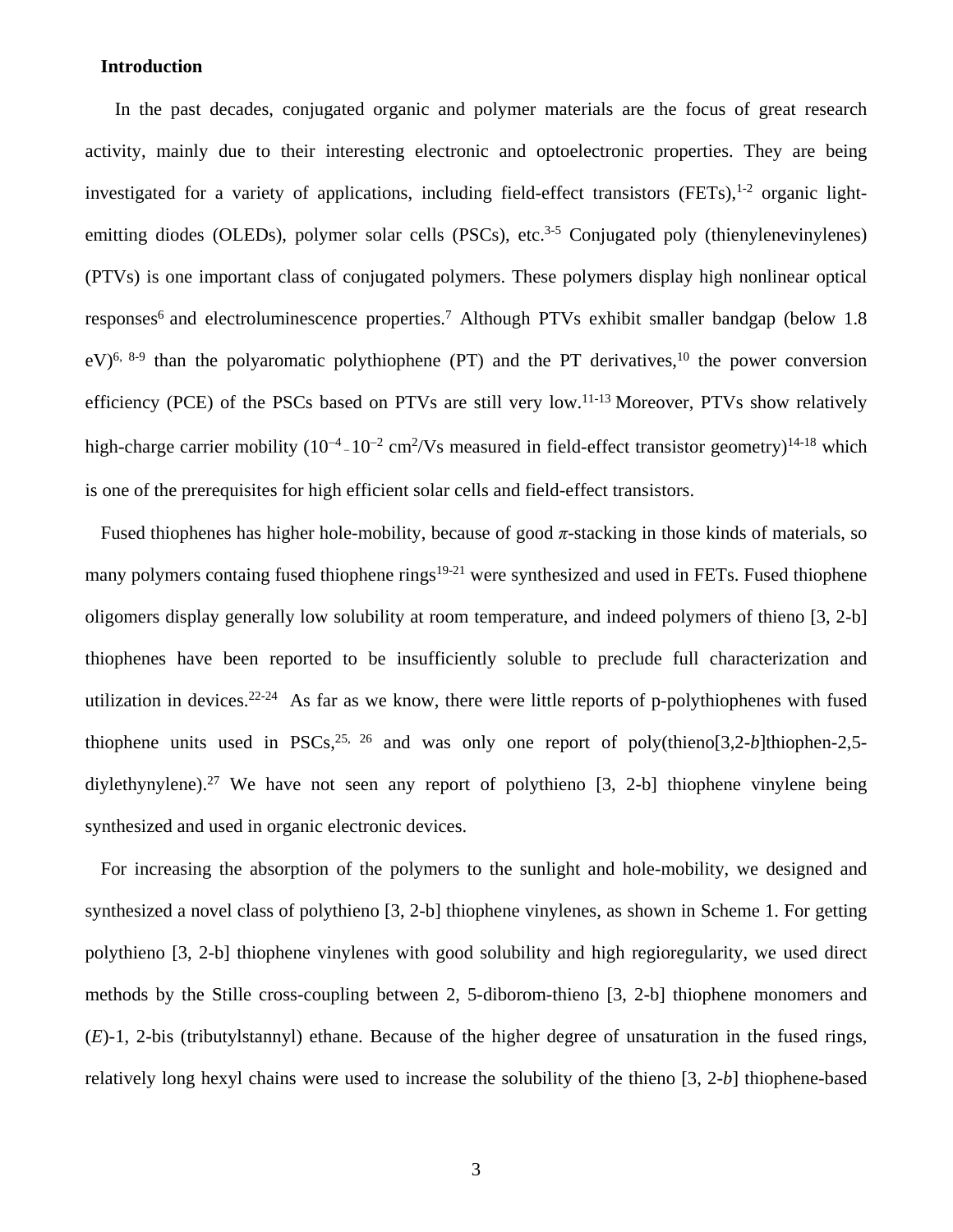polymers. FETs and PSCs based on those polymers were fabricated, the relationship between structure and properties of the polymers and the devices were also investigated.

**Scheme 1.** Molecular structure of the polymers.



#### **Experimental Section**

**Materials.** 3-bromo-thiophene, Pd (PPh3)4, bromine, tributyltin chloride, NBS, *n*-Butyllithium (2.88 mol/L in hexane, heptanoyl chloride), ethyl mercaptoacetate,  $K_2CO_3$ , DMF, 18-Crown-ether, LiOH, tetrabutylammonium iodide, copper powder, quinoline, Bromobenzene and Benzene boronic acid were obtained from Acros organics. Tetrahydrofuran (THF) was dried over Na/benzophenone ketyl and freshly distilled prior to use. The monomer 2, 5-dibromo-3-hexylthiophene for the synthesis of **P1** was synthesized as reported in the literature.<sup>28</sup>  $(E)$ -1, 2-bis (tributylstannyl) ethane was synthesized as reported in the literature. 29 The other materials were common commercial level and used as received.

#### **Measurement and Characterization.**

General Methods: All new compounds were characterized by <sup>1</sup>H-NMR. Nuclear magnetic resonance (NMR) spectra were taken on a Bruker DMX-400 spectrometer. Chemical shift of 1H-NMR were reported in ppm relative to the singlet at 7.26 ppm. Splitting patterns were designated as s (singlet), t (triplet), d (doublet), m (multiplet), and br (broaden). Absorption spectra were taken on a Hitachi U-3010 UV-vis spectrophotometer. Photoluminescence spectra were measured using a Hitachi F-4500 spectrophotometer. Absorption and Photoluminescence spectra measurements of the polymer solutions were carried out in chloroform (analytical reagent) at 25 °C. Absorption and photoluminescence (PL) spectra measurements of the polymer films were carried out on the quartz plates with the polymer films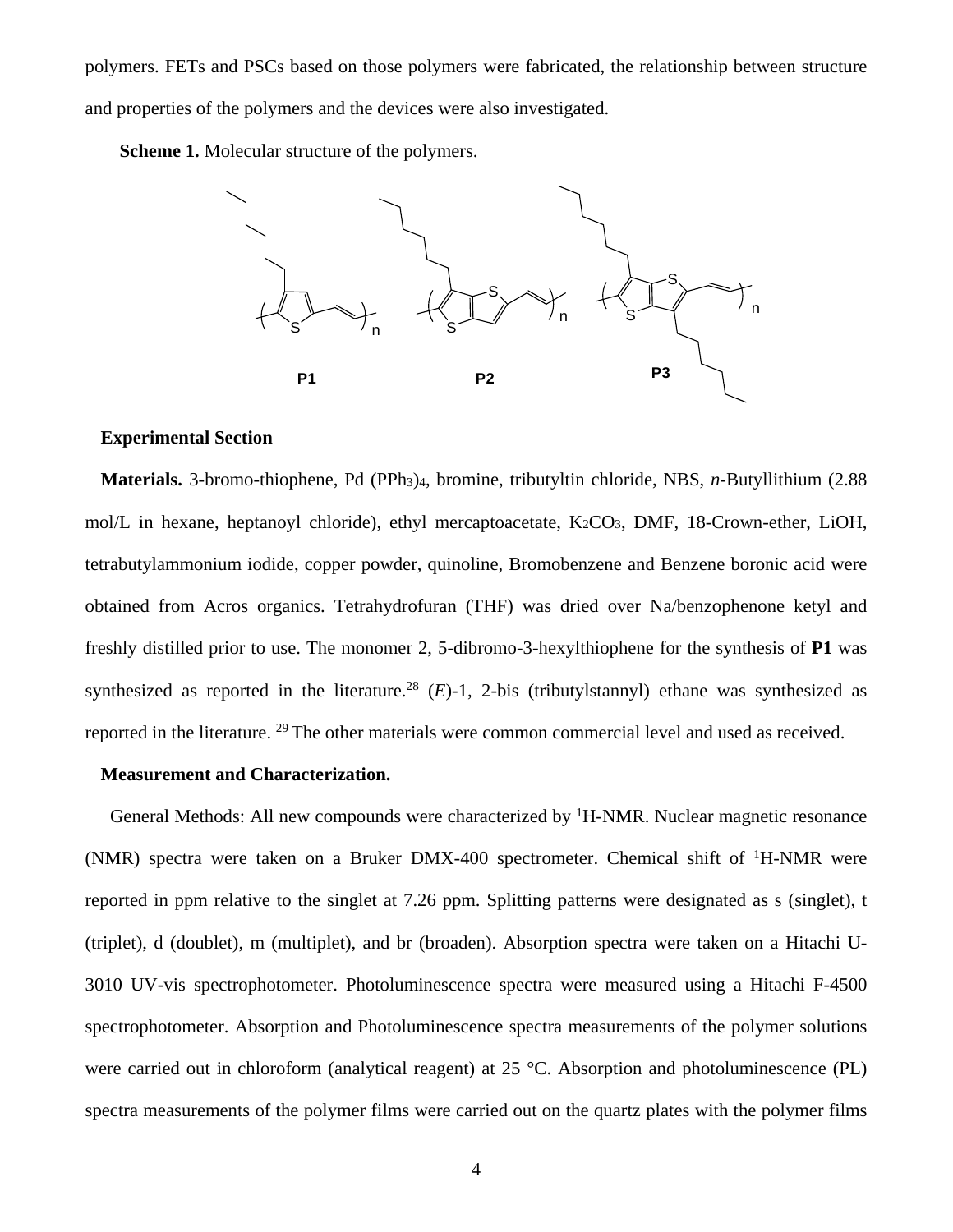spin-coated from the polymer solutions in chloroform (analytical reagent) at 25  $^{\circ}$ C. Molecular weight of the polymers was measured by GPC method, and polystyrene was used as a standard. TGA measurement was performed on a Perkin-Elmer TGA-7. The electrochemical cyclic voltammetry was conducted on a Zahner IM6e Electrochemical Workstation with Pt disk, Pt plate, and  $Ag/Ag^+$  electrode as working electrode, counter electrode, and reference electrode respectively in a 0.1 mol/L tetrabutylammonium hexafluorophosphate (Bu4NPF6) acetonitrile solution. Polymer thin films were formed by drop-casting 1.0 mm<sup>3</sup> of polymer solutions in THF (analytical reagent, 1 mg/mL) onto the working electrode, and then dried in the air.

#### **Fabrication of Field-effect transistor Devices.**

Thin-film organic field-effect transistors (OFETs) were fabricated on highly doped silicon substrates with thermally grown silicon oxide (SiO<sub>2</sub>) insulating layer of 500 nm thickness, where the substrate served as a common gate electrode. Prior to organic semiconductor deposition, the substrates were treated with silylating agent octyltrichlorosilane (OTS). Thin semiconductor films were then deposited by spin-coating the polymer solutions in dichlorobenzene (1 wt %) on the substrates. Film thickness was about 30 nm, as measured by an XP-2 surface profilometer (Ambios Technology). The samples were then dried and annealed at 120-180 ºC under nitrogen for 30 min. Transistor source-drain gold electrodes were vacuum-deposited on the polymer layer. The electrical characterization of the transistor devices was performed using a Keithley 4200 Semiconductor Parameter Analyzer.

#### **Fabrication of Photovoltaic Devices.**

Polymer solar cells were fabricated with ITO glass as a positive electrode, Ca/Al as a negative electrode and the blend film of the polymer/PCBM between them as a photosensitive layer. The ITO glass was precleaned and modified by a thin layer of PEDOT: PSS (Bayer) which was spin-cast from a PEDOT: PSS aqueous solution on the ITO substrate, and the thickness of the PEDOT: PSS layer is about 60 nm. The photosensitive layer was prepared by spin-coating a blend solution of the polymer and PCBM with a weight ratio of 1:1 in o-dichlorobenzene at 1000 rpm on the ITO/PEDOT: PSS electrode. Then the Ca/Al cathode, was deposited on the polymer layer by vacuum evaporation under  $3 \times 10^{-4}$  Pa.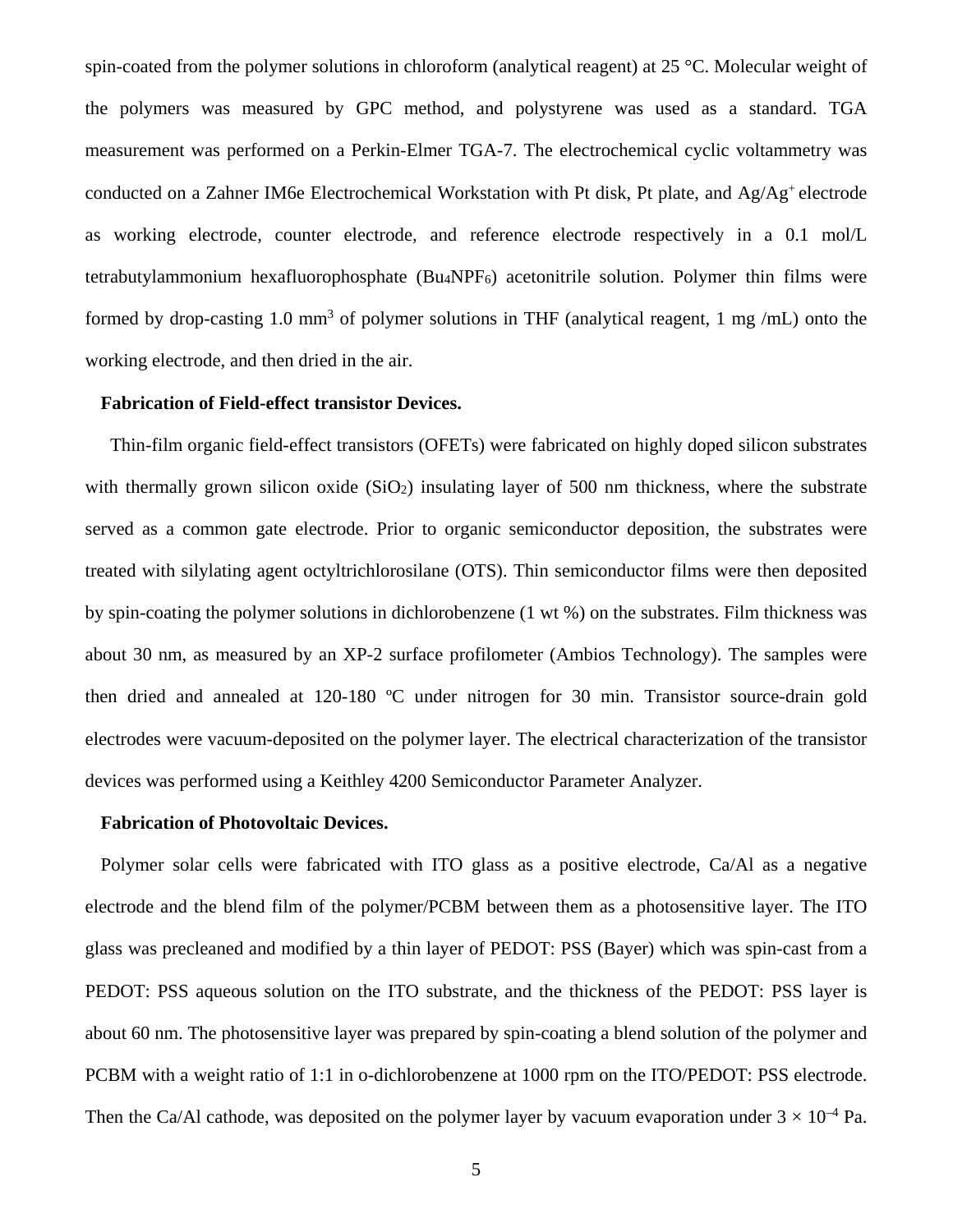The thickness of the photosensitive layer is ca.80 nm, measured on an Ambios Tech. XP-2 profilometer. The effective area of one cell is ca.  $4 \text{ mm}^2$ . The current-voltage  $(I-V)$  measurement of the devices was conducted on a computer-controlled Keithley 236 Source Measure Unit. A xenon lamp with AM1.5 filter was used as the white light source, and the optical power at the sample was around 100 mW/cm<sup>2</sup>. The input photon to converted current efficiency (IPCE) was measured using a Keithley 195 System DMM coupled with a WDG3 monochromatic and a 500 W xenon lamp. The light intensity at each wavelength was calibrated with a standard single crystal Si photovoltaic cell.

#### **Preparation of the monomers.**

The monomers were prepared by the methods as shown in Scheme 2.

**Scheme 2.** The synthetic routes of the monomers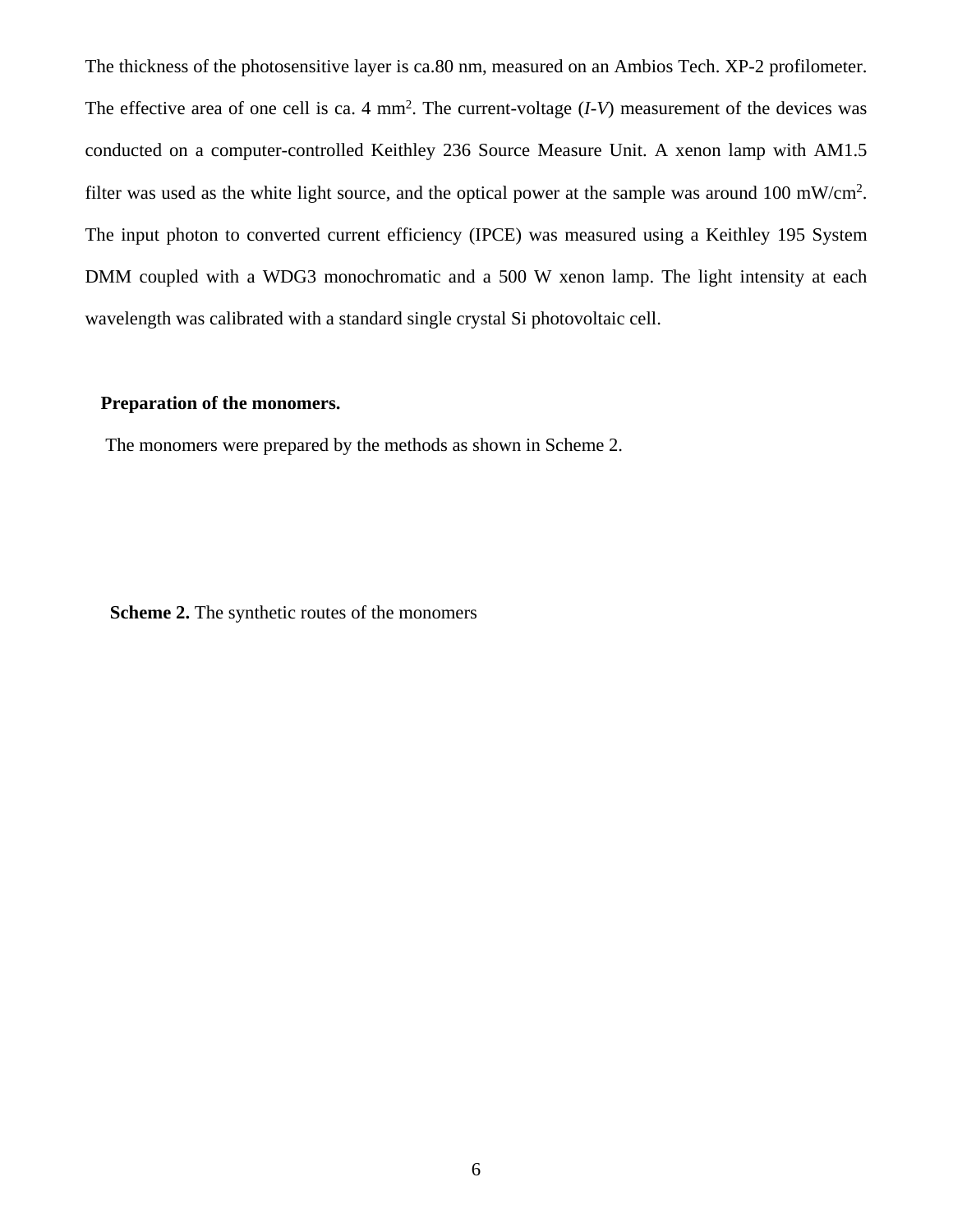









(i) AlCl<sub>3</sub>, C<sub>6</sub>H<sub>13</sub>COCl, C<sub>2</sub>H<sub>2</sub>Cl<sub>2</sub>, room temperature, 2 h; (ii) HSCOOC<sub>2</sub>H<sub>5</sub>, K<sub>2</sub>CO<sub>3</sub>, 18-Crown-ether, 60 °C, 24 h; (iii) THF/CH3OH, LiOH, tetrabutylammonium iodide, reflux, 24 h; (iv) Cu, quinoline, 260 °C, 4 h; (v) NBS, DMF, room temperature, 24 h; (vi) Br2, HOAc, 4 h, then 60-70 °C, 24 h; (vii) Butyl lithium, THF, −78 °C, 1 h, then H2O; (viii) separate by column chromatography.

#### *1-(3-bromothienyl) heptanone***, 2.**

To a mixture of 3-bromothiophene (16.30 g, 0.10 mol), AlCl<sub>3</sub> (26.80 g, 0.20 mol) and CH<sub>2</sub>Cl<sub>2</sub> (100 mL), heptanoyl chloride (14.90 g, 0.10 mol) was added dropwise at room temperature. The final mixture was stirred for 2 h. The reaction mixture was poured into cold HCl (6 mol/L, 200 mL).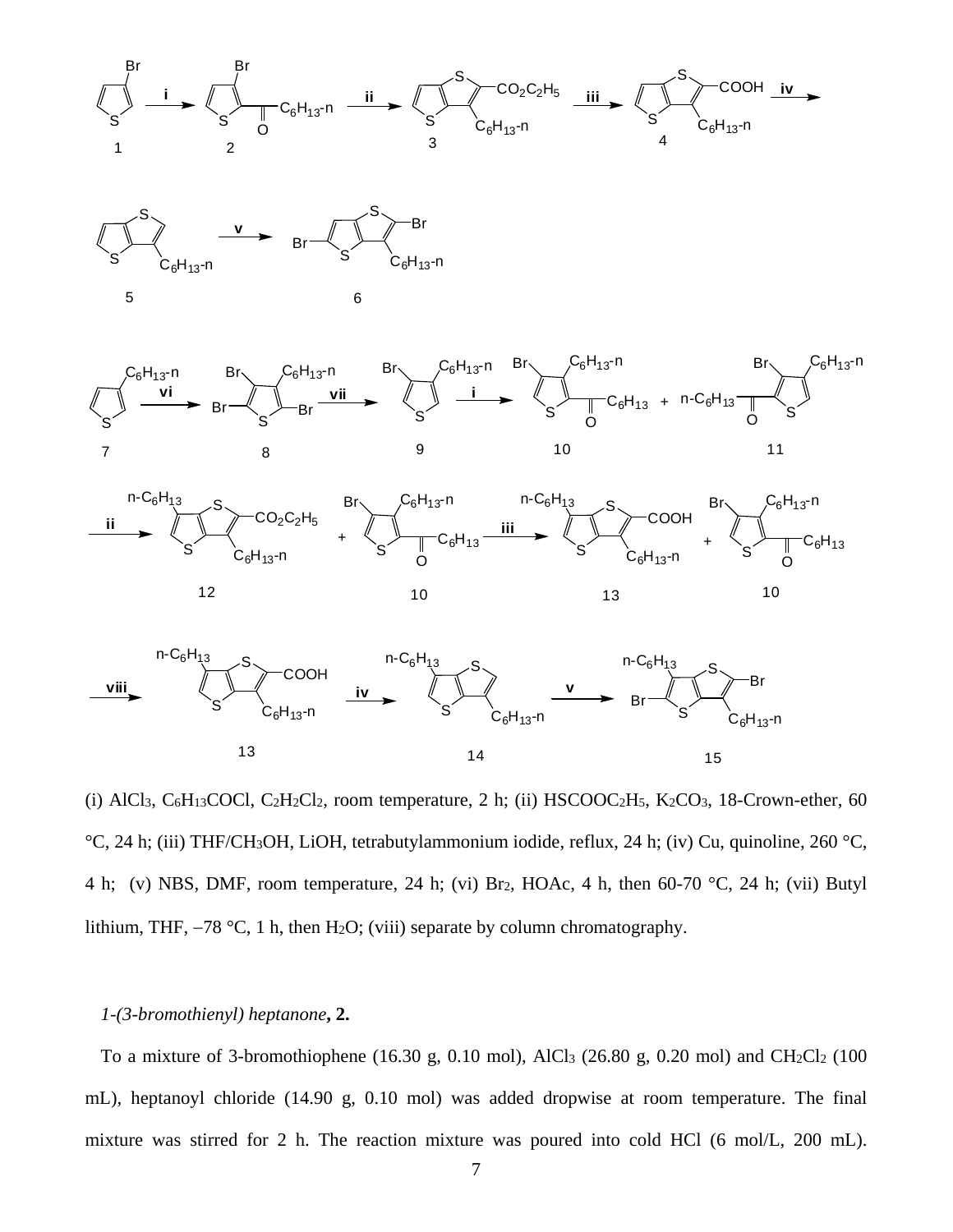Organics were extracted with hexane  $(3 \times 100 \text{ mL})$ . The combined organic extracts were washed with brine ( $2 \times 100$  mL) and water (100 mL). After drying over anhydrous MgSO<sub>4</sub>, the target was purified by silica column chromatography eluted with hexane to yield **2** (25.10 g, 90.9%). GC/MS: M/z = 275-277. <sup>1</sup>H-NMR (CDCl<sub>3</sub>, 400 MHz) δ (ppm) 7.53 (d, 1H), 7.12 (d, 1H), 3.01 (t, 2H), 1.71 (m, 2H), 1.38 (m, 6H), 0.92 (t, 3H).

*3-Hexylthieno [3, 2-b] thiophene-2-ethyl-carboxylate***, 3.**

Compound  $2(35.40 \text{ g}, 0.13 \text{ mol})$  and  $K_2CO_3 (27.60 \text{ g}, 0.20 \text{ mol})$  were mixed with DMF (100 mL). To this mixture, ethyl mercaptoacetate (14.00 mL, 0.13 mol) was added dropwise at 60 °C. A catalytic amount of 18-Crown-ether was added. The mixture was stirred overnight and poured into water (500 mL). The organic material was extracted with ethyl acetate  $(3 \times 80 \text{ mL})$ . The combined organic was washed with brine  $(2 \times 100 \text{ mL})$  and water (100 mL). The organic layer was then dried over anhydrous MgSO4. After evaporating solvent, the crude compound **3** was obtained and purified by silica column chromatography, eluting with 5% ethyl acetate giving yellow oil (32.10 g, 77.4%). EI):  $m/z = 319$ . <sup>1</sup>H-NMR (CDCl3, 400 MHz) δ (ppm) 7.56 (d, 1H), 7.24(d, 1H), 4.34(q, 2H), 3.15(t, 2H), 1.71(m, 2H), 1.32(m, 6H), 0.88(m, 6H).

*3-Hexylthieno [3, 2-b] thiophene-2-carboxylic acid***, 4.**

Compound **3** (32.10 g, 0.10 mol) was mixed with LiOH (50 mL,10% water solution), THF (100 mL), MeOH (30 mL) and a catalytic amount of tetrabutylammonium iodide in a 500 mL flask. This mixture was refluxed overnight. After cooling to room temperature, the liquid was acidified with concentrated HCl. A yellow solid was collected by filtration and washed several times with water. The solid was heated with hexane (100 mL) and cooled to room temperature. After filtration, the solid was collected and dried under vacuum to give light yellow powder (26.26 g, 98.00%). EI):  $m/z = 268$ . mp 111-112 °C. <sup>1</sup>H-NMR (CDCl<sub>3</sub>, 400 MHz) δ (ppm) 7.66 (d, 1H), 7.31 (d, 1H), 3.20 (t, 2H), 1.79 (m, 2H), 1.33 (m, 6H), 0.91 (t, 3H).

*3-Hexylthieno [3, 2-b] thiophene***, 5.**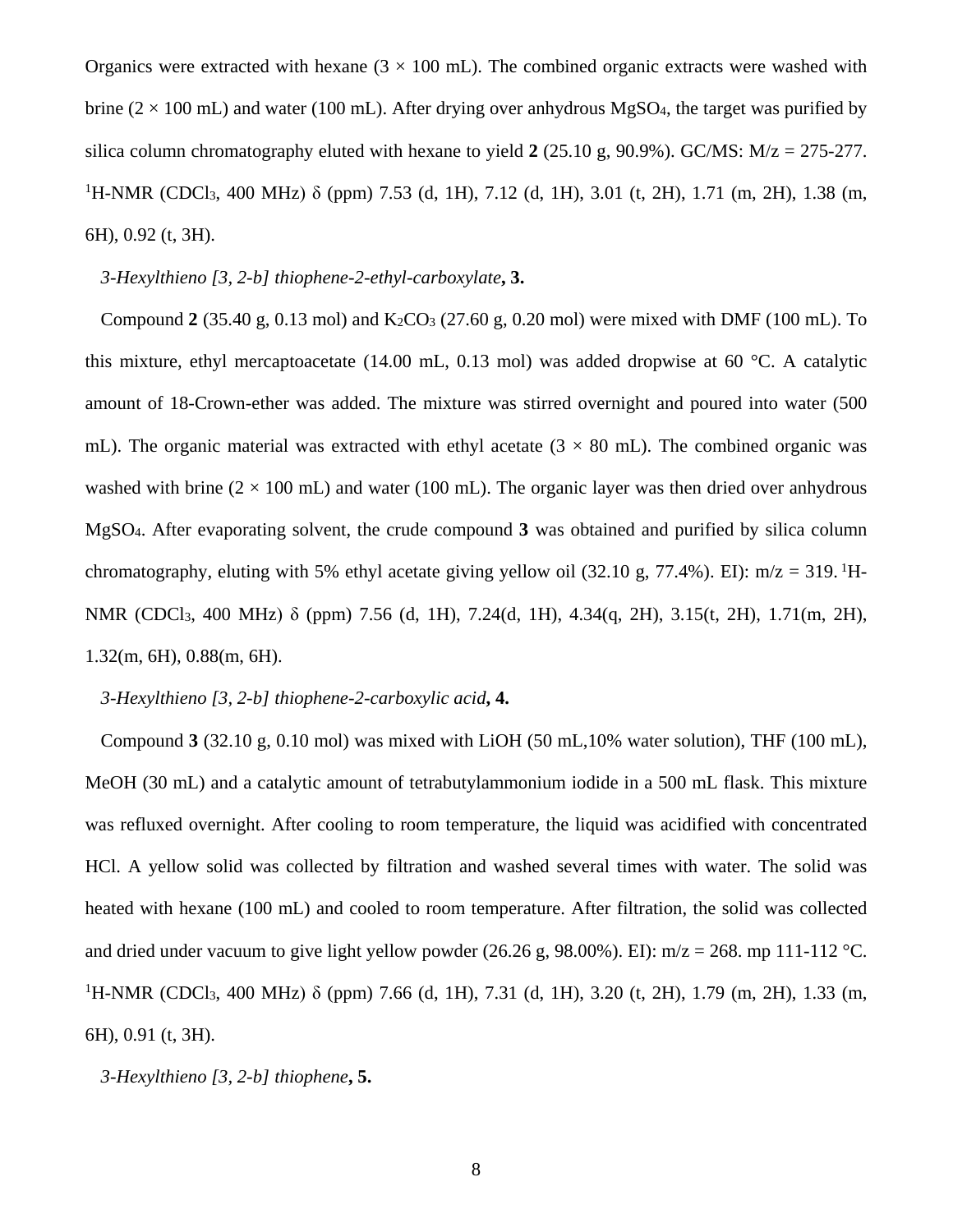A solution of compound **4** (14.60 g, 0.05 mol), copper powder (2.00 g, 0.030 mol) and quinoline (80 mL) was heated at 260 °C in a Woods-metal bath. After refluxing four hours, the mixture was cooled to room temperature and hexane (200 mL) was added to the quinoline mixture. This mixture was washed repeatedly with 1 mol/L HCl. The organic layer was dried over anhydrous MgSO4 and solvent was removed. The compound **5** (8.20 g, 73.2%) was obtained by chromatography on silica gel eluted with hexane. GC/MS: m/z = 224. <sup>1</sup>H-NMR (CDCl<sub>3</sub>, 400 MHz)  $\delta$  (ppm) 7.36 (m, 1H), 7.25 (m, 1H), 7.01 (m, 1H), 2.73 (t, 2H), 1.69 (m, 2H), 1.34 (m, 6H), 0.89 (t, 3H).

#### *2, 5-Dibromo-3-hexylthieno [3, 2-b] thiophene***, 6.**

Compound **5** (6.72 g, 0.030 mol) was dissolved in 100 mL DMF, NBS (10.68 g, 0.060 mol) was added to the mixture for several portions. After addition was complete, the reaction mixture was stirred for overnight, and then was added to 300 mL water. The organic phase was separated, and water phase was extracted with chloroform ( $3 \times 100$  mL). The combined organics were washed with brine ( $3 \times 100$ mL) and water  $(3 \times 100 \text{ mL})$ . The organics were dried over anhydrous MgSO4. The solvent was removed in vacuo. The residue was purified with silica column chromatography eluted with light petroleum to yield **6** (8.71 g, 76.0%). 1H-NMR (CDCl3, 400 MHz) δ (ppm) 7.15 (s, 1H), 2.68 (t, 2H), 1.65 (m, 2H), 1.33 (m, 6H), 0.90 (t, 3H).  $m/z = 382$ .

#### *2, 4, 5-Tribromo-3-hexylthiophene***, 8.**

3-hexylthiophene **7** (100.00 g, 0.60 mol) was mixed with 200 mL acetic acid. To this mixture, bromine (92.60 mL, 1.80 mol) was added dropwise. After finishing the addition of bromine, the mixture was then stirred at room temperature for 4 h and heated to 60-70  $\degree$ C overnight. The final mixture was poured into 800 mL ice water and neutralized with NaOH solution (6 mol/L). The organic was extracted with ethyl acetate (3  $\times$  100 mL). The combined organic was washed with brine (2  $\times$  100 mL), water (100 mL) and dried over anhydrous MgSO4. After evaporating solvent, 234.00 g (96.5%) of crude product **8** was obtained. This product was found good enough for the next reaction. GC/MS: 404 (M-1). <sup>1</sup>H-NMR (CDCl<sub>3</sub>, 400 MHz) δ (ppm) 2.64 (t, 2H), 1.51 (m, 2H), 1.32 (m, 6H), 0.89 (t, 3H).

*3-Bromo-4-hexylthiophene***, 9.**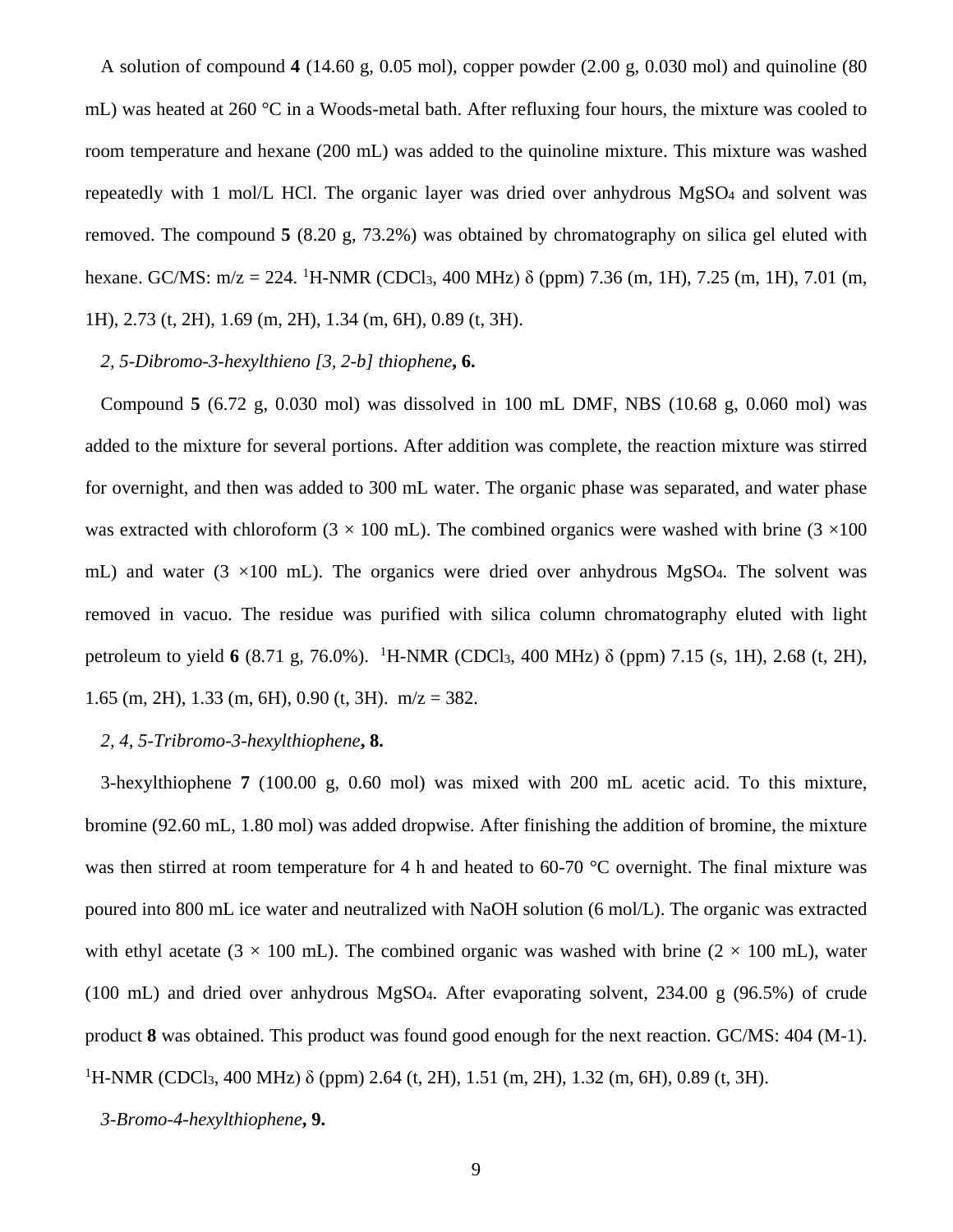Compound **8** (70.00 g, 0.17 mol) was mixed with dry THF (400mL). To this mixture n-butyllithium (138 mL, 2.5M in hexane, 0.35 mol) was added dropwise at −78 °C under argon. After finishing the addition, the mixture was stirred another 10 minutes and water was added to quench the reaction. The THF was evaporated and organic was extracted with ethyl acetate  $(2 \times 100 \text{ mL})$ . The combined organic layer was washed by brine  $(2 \times 100 \text{ mL})$ , water (70 mL) and dried over anhydrous MgSO4. After evaporating solvent, the crude product was purified by vacuum distillation at 136°C/0.20 millibar giving the product of **9** (35.30 g, 84.1%). GC/MS: 246(M-1). <sup>1</sup>H-NMR (CDCl<sub>3</sub>, 400 MHz) δ (ppm) 7.22(s, 1H), 6.96(s, 1H), 2.57(t, 2H), 1.61(m, 2H), 1.32(m, 6H), 0.88(t, 3H).

#### *1-(3-Bromo-4-hexyl-2-thienyl) heptanone***, 11.**

To a mixture of compound **9** (24.70 g, 0.10 mol) and AlCl3 (26.80 g, 0.20 mol) in dry CH2Cl2 (100 mL), heptanoyl chloride (14.90 g, 0.10 mol) was added dropwise at room temperature. This mixture was stirred for two hours and GC/MS shown 3:1 mixtures of target compound **11** and heptanone **10** were formed. This mixture was poured into HCl (6 mol/L) and washed with water ( $3 \times 50$  mL). The organic mixture then was dried over anhydrous MgSO4. After evaporating solvent, 34.70 g of **10** and **11** mixtures of crude products was obtained as confirmed by GC/MS and used for the next reaction without separation.

#### *3, 6-Dihexyl-thieno [3, 2-b] thiophene-2-carboxylic acid***, 13.**

A mixtures of compounds  $10$  and  $11$  (66.50 g, 0.19 mol) was mixed with K<sub>2</sub>CO<sub>3</sub> (53.60 g, 0.39 mol) and a catalytic amount of 18-Crown-6 in 200 mL DMF. To this mixture, ethyl mercaptoacetate (20.30 mL, 0.19 mol) was added dropwise at 60-70 °C. The mixture was stirred at this temperature overnight and poured into water (800 mL). The organic was extracted with ethyl acetate ( $3 \times 100$  mL), washed with brine  $(2 \times 100 \text{ mL})$  and water (100 mL). The organic layer was collected and solvent was evaporated. The residue included 3, 6-dihexyl-thieno [3, 2-b] thiophene-2-carboxylic acetate **12** and compound **10** as confirmed by GC/MS. This mixture was then dissolved in THF (300 mL). To this THF solution LiOH (84 mL, 10% w/w solution in water), MeOH (50 mL) and a catalytic amount of tetrabutylammonium iodide were added. The mixture was refluxed for 3 hours and the solvent then was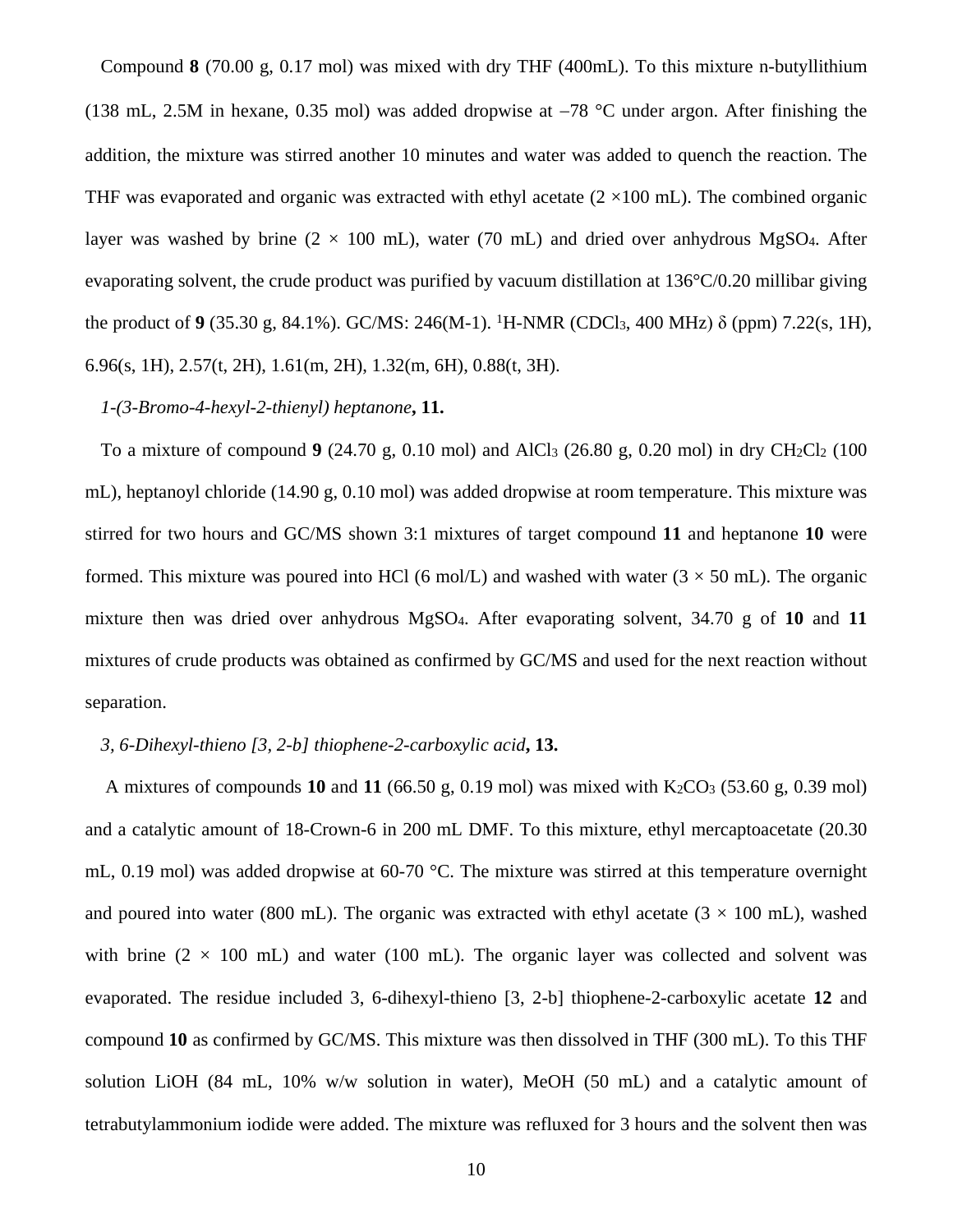evaporated. The residue was then acidified with concentrated HCl (50 mL). The organic was extracted with ethyl acetate ( $3 \times 100$  mL) after dilution by water. The combined organic layer was washed with brine (2  $\times$  100 mL), water (100 mL) and dried over anhydrous MgSO4. After evaporating solvent, compound **13** was obtained by silica gel column chromatography (5% ethyl acetate in hexane and then 20% ethyl acetate in hexane to elute). Yield 30.00 g  $(44.9%)$  (Calculated from mixture). <sup>1</sup>H-NMR (CDCl3, 400 MHz) δ (ppm) 7.24 (s, 1H), 3.18 (t, 2H), 2.73 (t, 2H), 1.75 (m, 4H), 1.34 (m, 14H), 0.89 (m, 6H). m/z 352.

#### *3, 6-Dihexyl-thieno [3, 2-b] thiophene***, 14.**

A solution of compound **13** (30.00 g, 0.09 mol), copper powder (3.76 g) and quinoline (80 mL) was heated at 260 °C in a Woods-metal bath. After refluxing 4 h, the mixture was cooled to room temperature and hexane (200 mL) was added to the quinoline mixture. This mixture was washed repeatedly with 1 mol/L HCl. The organic layer was dried over anhydrous MgSO4 and solvent was removed. Compound **14** was obtained after silica gel chromatography. Light petroleum eluted **14** (18.00 g, 68.8%). mp 58-59 ℃, <sup>1</sup>H-NMR (CDCl<sub>3</sub>, 400 MHz) δ (ppm) 6.97 (s, 2H), 2.70 (t, 4H), 1.73 (m, 4H), 1.37 (m, 12H), 0.88 (t, 6H). m/z 308.

#### *2, 5-Dibromo-3, 6-dihexyl-thieno [3, 2-b] thiophene***, 15.**

Compound **14** (18.00 g, 0.06 mol) was dissolved in 200 mL chloroform, NBS (21.00 g, 0.12 mol) was added to the mixture for several portions. After addition was complete, the reaction mixture was stirred for overnight, and then was added to 300 mL water. The organic was separated, and water phase was extracted with chloroform ( $3 \times 100$  mL). The combined organics were washed with brine ( $3 \times 100$  mL) and water ( $3 \times 100$  mL). The organics were dried over anhydrous MgSO<sub>4</sub>. The solvent was removed in vacuo. The residue was purified with silica column chromatography eluted with light petroleum to yield **15** (21.60 g, 79.9%). <sup>1</sup>H-NMR (CDCl<sub>3</sub>, 400 MHz) δ (ppm) 2.67 (t, 4H), 1.65 (m, 4H), 1.32 (m, 12H), 0.88 (t, 6H).  $M/z = 466$ .

#### **Preparation of the polymers.**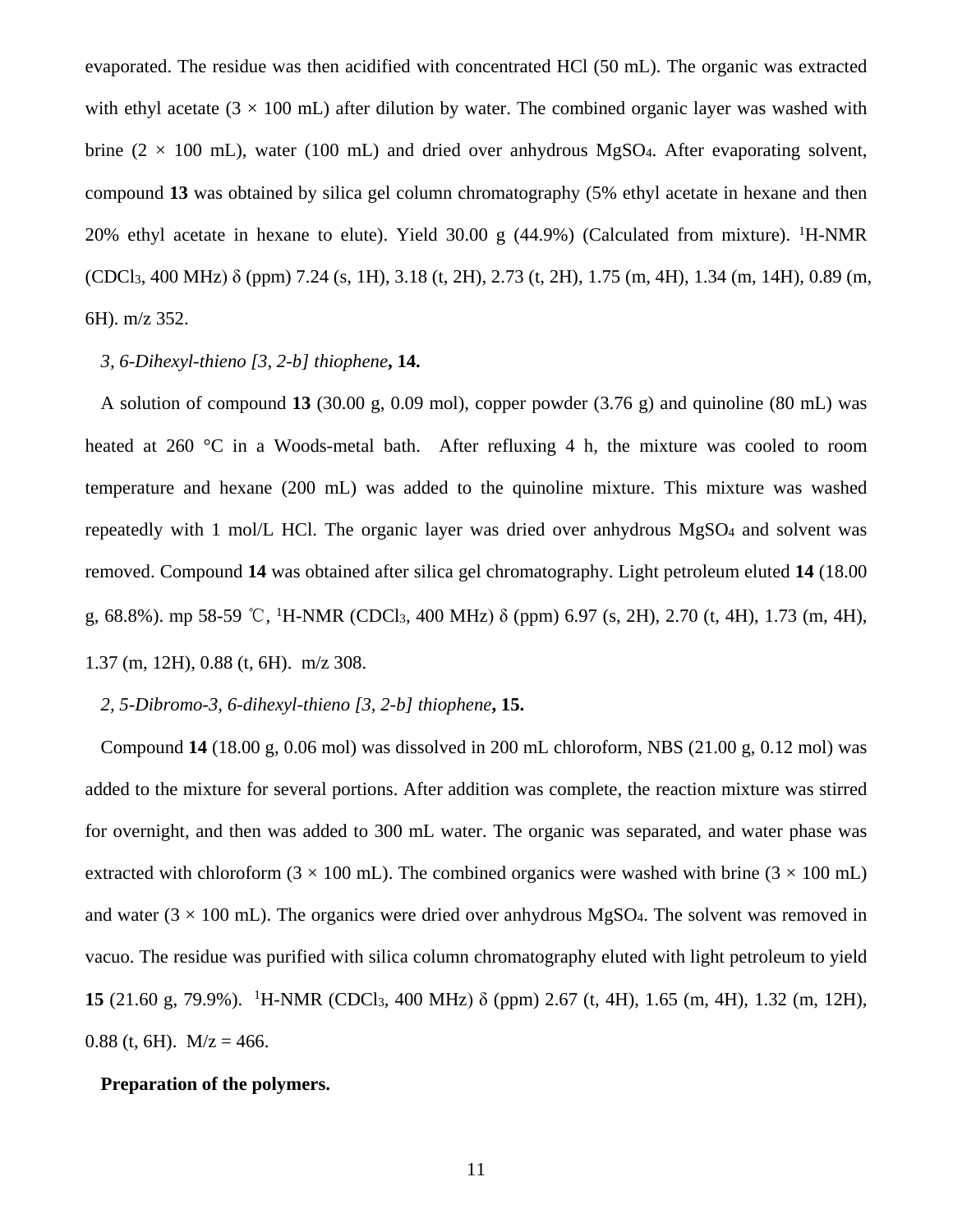The synthesis of all the polymers was carried out using palladium-catalyzed Stille-coupling between monomer 2,5-dibromo-3-hexylthiophene, **6**, **15** and (*E*)-1, 2-bis (tributylstannyl) ethane, as shown in Scheme 3. All starting materials, reagents and solvents were carefully purified, and all procedures were performed under an air-free environment. Under the protection of Argon atmosphere, monomer 2, 5 dibromo-3-hexylthiophene or **6** or **15** (1 mmol) was dissolved in 10 mL dried toluene, (*E*)-1, 2-bis (tributylstannyl) ethane (1 mmol) was added to the mixture. The solution was flushed with argon for 10 min, and then 10 mg of Pd (PPh3)4 were added. After another flushing with argon for 20 min, the reactant was heated to reflux for 12 h. The terminal bromobenzene and benzene boronic acid were added as end-cappers, with the bromobenzene added first and the benzene boronic acid added 12 h later. After stirring for another 12 h, the reaction solution was cooled to room temperature, the reaction mixture was added dropwise to 200 mL methanol, and then filtered through a Soxhlet thimble, which was then subjected to Soxhlet extraction with methanol, hexane, and chloroform. Polymer was recovered from the chloroform fraction by rotary evaporation as solid. The polymer was purified with bio-beads S-1 column chromatography eluted with THF, the solvent was removed in vacuo. The solid was dried under vacuum for 1 day. The yields of the polymerization reactions were about 30-50%.

#### **P1:**

GPC:  $M_w = 28$  K,  $M_n = 9.1$  K,  $M_w/M_n = 3.08$ . <sup>1</sup>H-NMR (CDCl<sub>3</sub>, 400 MHz)  $\delta$  (ppm) 7.13-6.67 (br, 3H), 2.59 (m, 2H), 1.58 (m, 2H), 1.34 (m, 6H), 0.87 (t, 3H). Elemental analysis for (C12H16S) *<sup>n</sup>* Calculated: C, 75.00; H, 8.33; S, 16.67. Found: C, 74.36; H, 8.21; S, 14.98.

#### **P2:**

GPC:  $M_w = 36$  K,  $M_n = 29$ K,  $M_w/M_n = 1.23$ . <sup>1</sup>H-NMR (CDCl<sub>3</sub>, 400 MHz)  $\delta$  (ppm) 7.15-6.80 (br, 3H), 2.71 (m, 2H), 1.68 (m, 2H), 1.32 (t, 6H), 0.90 (t, 3H). Elemental analysis for (C14H16S2) *<sup>n</sup>* Calculated: C, 67.74; H, 6.45; S, 25.80. Found: C, 67.56; H, 6.38; S, 25.93.

#### **P3:**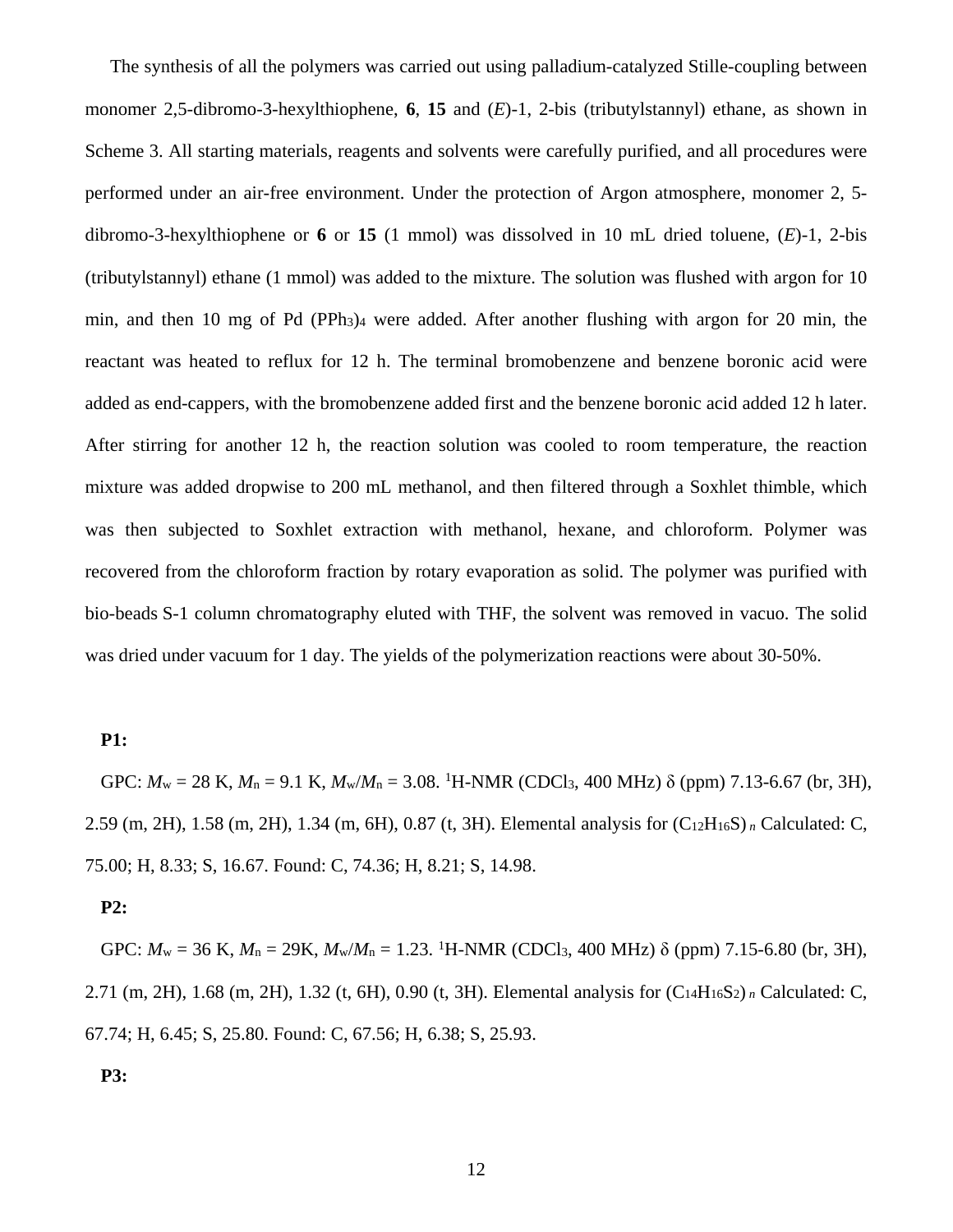GPC:  $M_w = 32$  K,  $M_n = 28$  K,  $M_w/M_n = 1.13$ . <sup>1</sup>H-NMR (CDCl<sub>3</sub>, 400 MHz)  $\delta$  (ppm) 7.15-6.99 (br, 2H), 2.79 (m, 4H), 1.74 (m, 4H), 1.38 (m, 12H), 0.93 (t, 6H). Elemental analysis for (C20H28S2) *<sup>n</sup>* Calculated: C, 72.29; H, 8.43; S, 19.28. Found: C, 72.18; H, 8.72; S, 18.96.

**Scheme 3.** Synthetic routes of the polymers.



(i) Pd (PPh3)4, toluene, Argon, reflux, 12 h.

#### **Results and Discussion**

#### **Synthesis of monomers and polymers**

The synthetic routes of monomers and corresponding polymers are outlined in Scheme 2 and Scheme 3, respectively. **P1**, **P2** and **P3** were prepared by Stille-coupling reaction28 and confirmed by 1H-NMR spectroscopy and elemental analysis. In the <sup>1</sup>H-NMR spectra (see Figure 1), the  $\alpha$ -hydrogen linking to the thieno[3,2-b]thiophene of compound **15** peaks at 2.67 ppm, the other hydrogen positions are analyzed as shown in Figure 1. Figure 2 shows the <sup>1</sup> H-NMR spectrum of **P3,** where the double-bond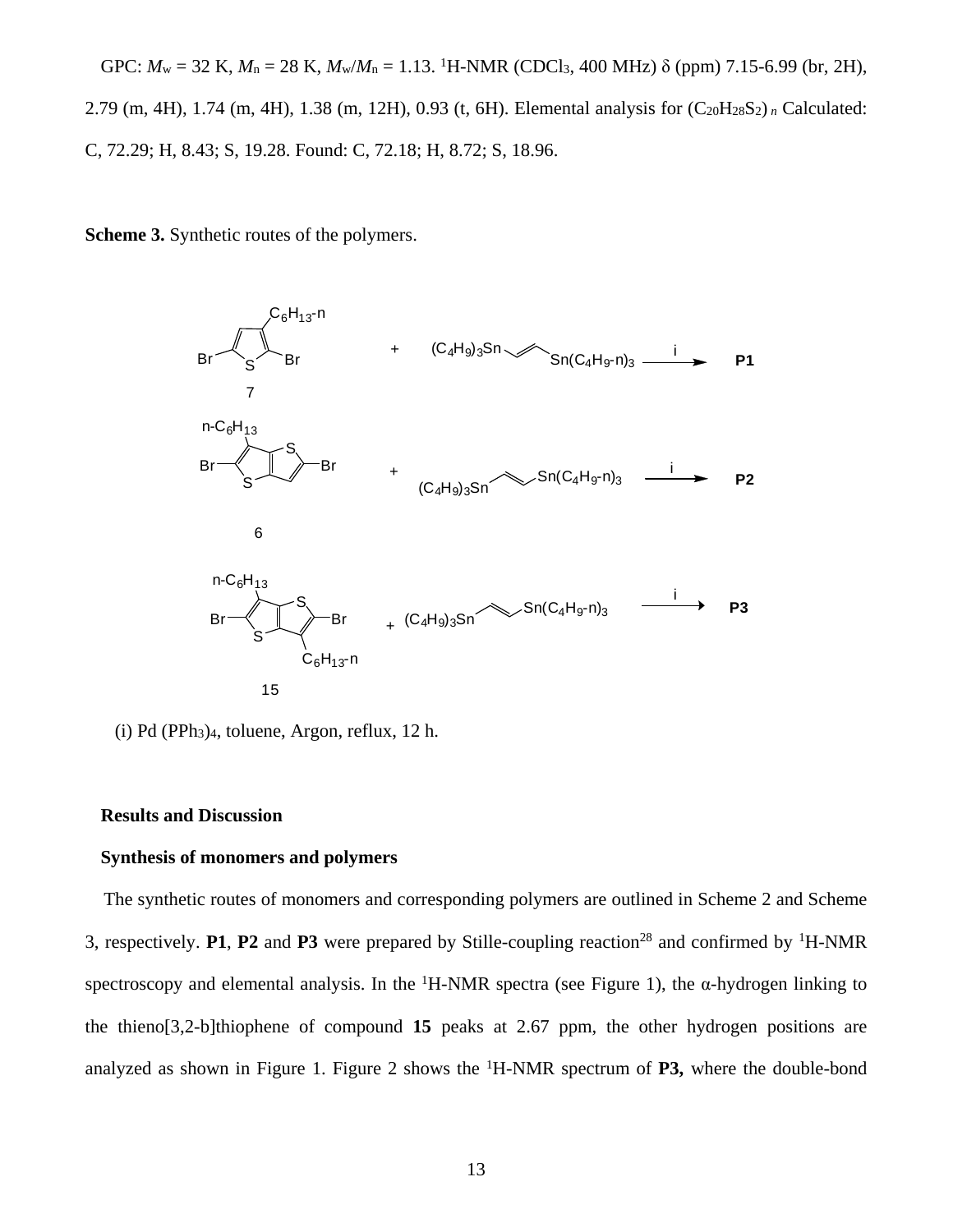hydrogen 7 and 8 correspond to the peaks in the range from 6.99 to 7.15 ppm. The α-hydrogen linking to the thieno [3, 2-b] thiophene of **P3** positions at 2.79 ppm.

The polymers are soluble in common organic solvents, such as chloroform, toluene, and THF at room temperature. The elemental analysis, weight-average molecular weight (*M*w) and polydispersity index (PDI) are shown in Table 1.



**Figure 1.** <sup>1</sup> H-NMR spectrum of Compound **15**.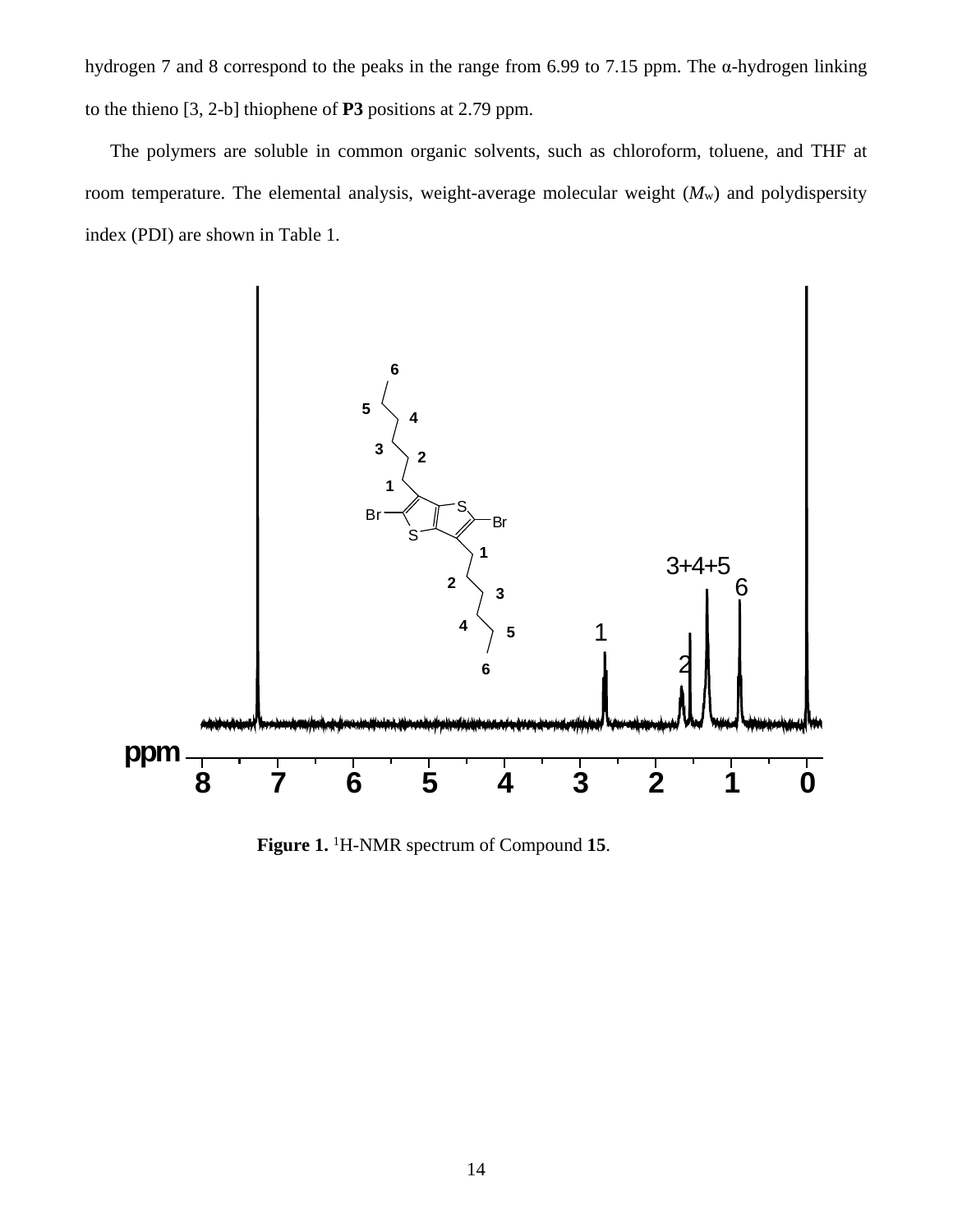

**Figure 2.** <sup>1</sup> H-NMR spectrum of polymer **P3**.

**Table 1**. The elemental analysis, weight-average molecular weight and TGA properties of the polymers

|                | Elemental analysis (%) calculated/found |           |             | Molecular weight by GPC  |            |                                |
|----------------|-----------------------------------------|-----------|-------------|--------------------------|------------|--------------------------------|
| Polymers       |                                         | H         | S           | $M_{\rm w}$ <sup>a</sup> | <b>PDI</b> | $T_{\rm 5d}$ (°C) <sup>b</sup> |
| P <sub>1</sub> | 75.00/74.36                             | 8.33/8.21 | 16.66/14.98 | 28K                      | 3.08       | 350                            |
| P <sub>2</sub> | 67.74/67.56                             | 6.45/6.38 | 25.81/25.93 | 36K                      | 1.23       | 321                            |
| P <sub>3</sub> | 72.29/72.18                             | 8.43/8.72 | 19.28/18.96 | 32K                      | 1.13       | 314                            |

a Weight-average molecular weight determined by GPC using polystyrene as the standard in THF solution.

b Decomposition temperature determined by TGA in N2 gas at 5% weight loss.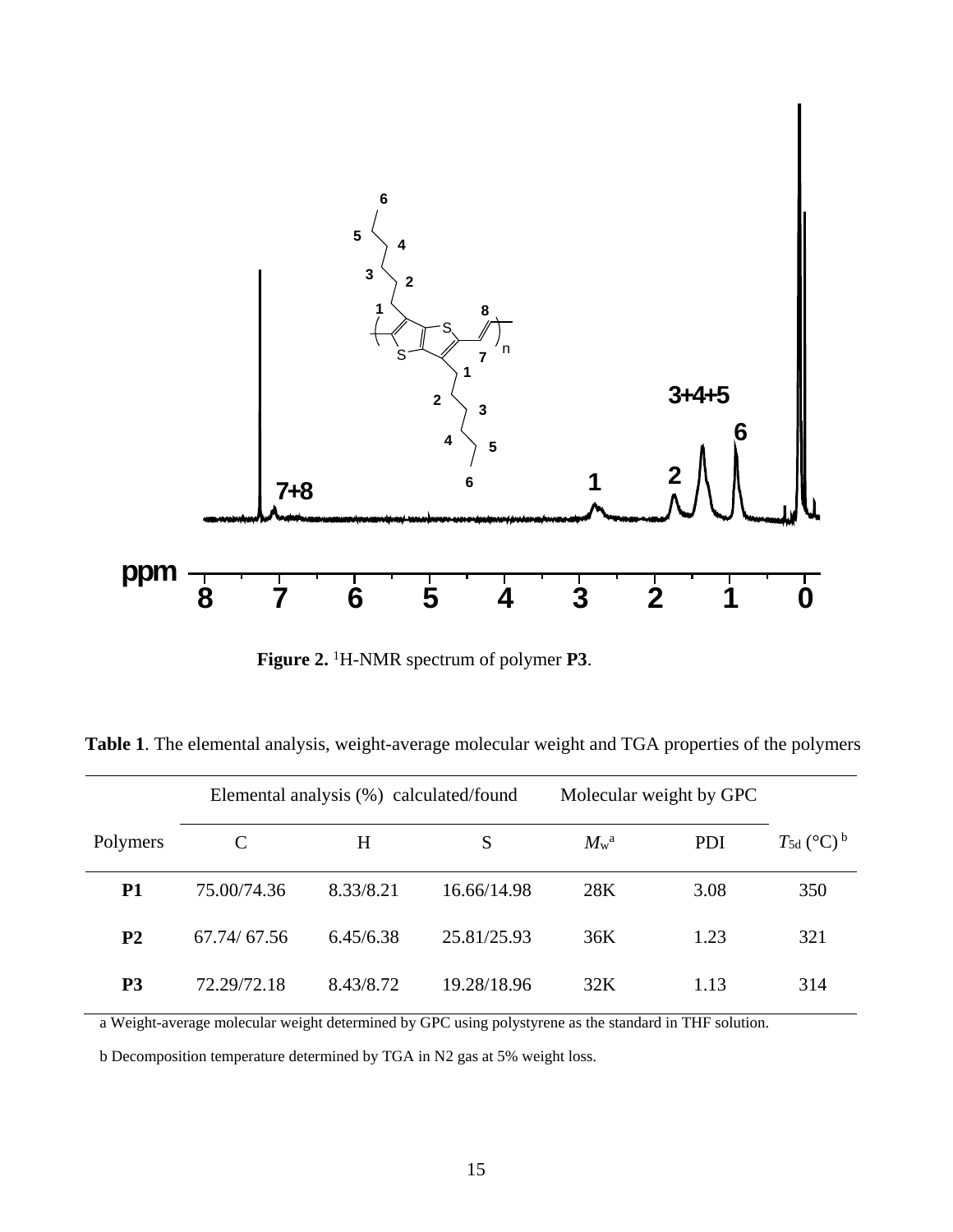#### **Thermal Analysis.**

Thermal stability of the polymers was investigated with thermo gravimetric analysis (TGA), as shown in Figure 3. The **P1**, **P2** and **P3** show onset decomposition temperatures with 5% weight loss at 350 °C, 321 °C and 314 °C, respectively, which was also listed in Table 1. The thermal stability is enough for most applications.



**Figure 3.** TGA plots of the polymers with a heating rating of 10 °C/min under inert atmosphere.

#### **Optical properties of the polymers.**

 Figure 4 shows the absorption spectra of the polymer solutions in chloroform and films. The absorption peaks of **P2** and **P3** solutions centered at 537 nm and 538 nm, respectively, which are about 18 nm blue-shifted in comparison with that of **P1**, as shown in Figure 4(a). This blue shift of the absorption spectra of **P2** and **P3** could result from the rigid structure of the fused thiophene rings in the polymers. Probably, the steric repulsion between *β*-alkyl chains prevents the coplanarity of ring units and causes a decrease in the effective conjugation length of the polymer chain in **P3**. As reported in the literature,<sup>30</sup> the absorption peak of poly (3, 6-dinonylthieno[3, 2-b]thiophene) was blue-shifted a lot compared to that of poly(3-nonylthieno[3, 2-*b*]thiophene), because of steric repulsion between *β*-alkyl chains. In our work, the absorption peak of **P2** is very close to that of **P3**, which is probably due to the vinylene units in the main chains of **P2** and **P3**. The vinylene units in the main chains increase the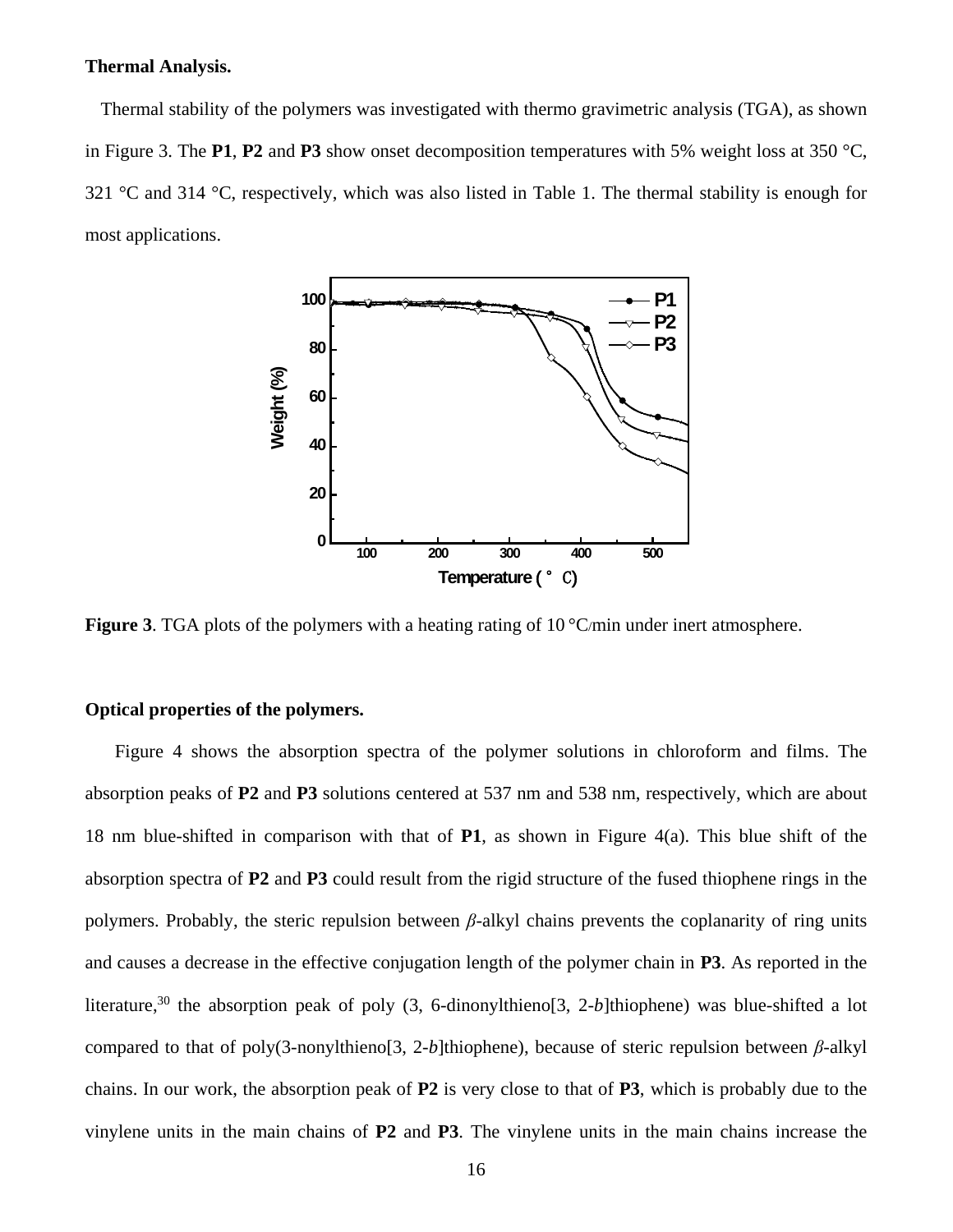distance between two neighbor thieno [3, 2-b] thiophene rings, and thus decrease steric repulsion between *β*-alkyl chains.

Figure 4b shows the absorption of the polymer films on quartz plates. The absorption peaks of **P1**, **P2** and **P3** films are located at 580 nm, 538 nm and 542 nm, respectively. The absorption peaks of **P1**  and **P3** films are red-shifted relative to that of their solutions by 24 and 4 nm respectively, which result from the interchain interactions in the polymer films. For **P2**, the absorption peak in solid state is very close to that of its solution, which suggests that the chain conformation is nearly identical under both conditions to **P2**. The absorption peak and edge wavelength of the polymers were outlined in Table 2.



**Figure 4**. Normalized absorption spectra of the polymers (a) in chloroform solutions; (b) films spincoated on quartz plates.



Figure 5. Fluorescence spectra of the polymers in chloroform solutions (concentration  $10^{-5}$  M).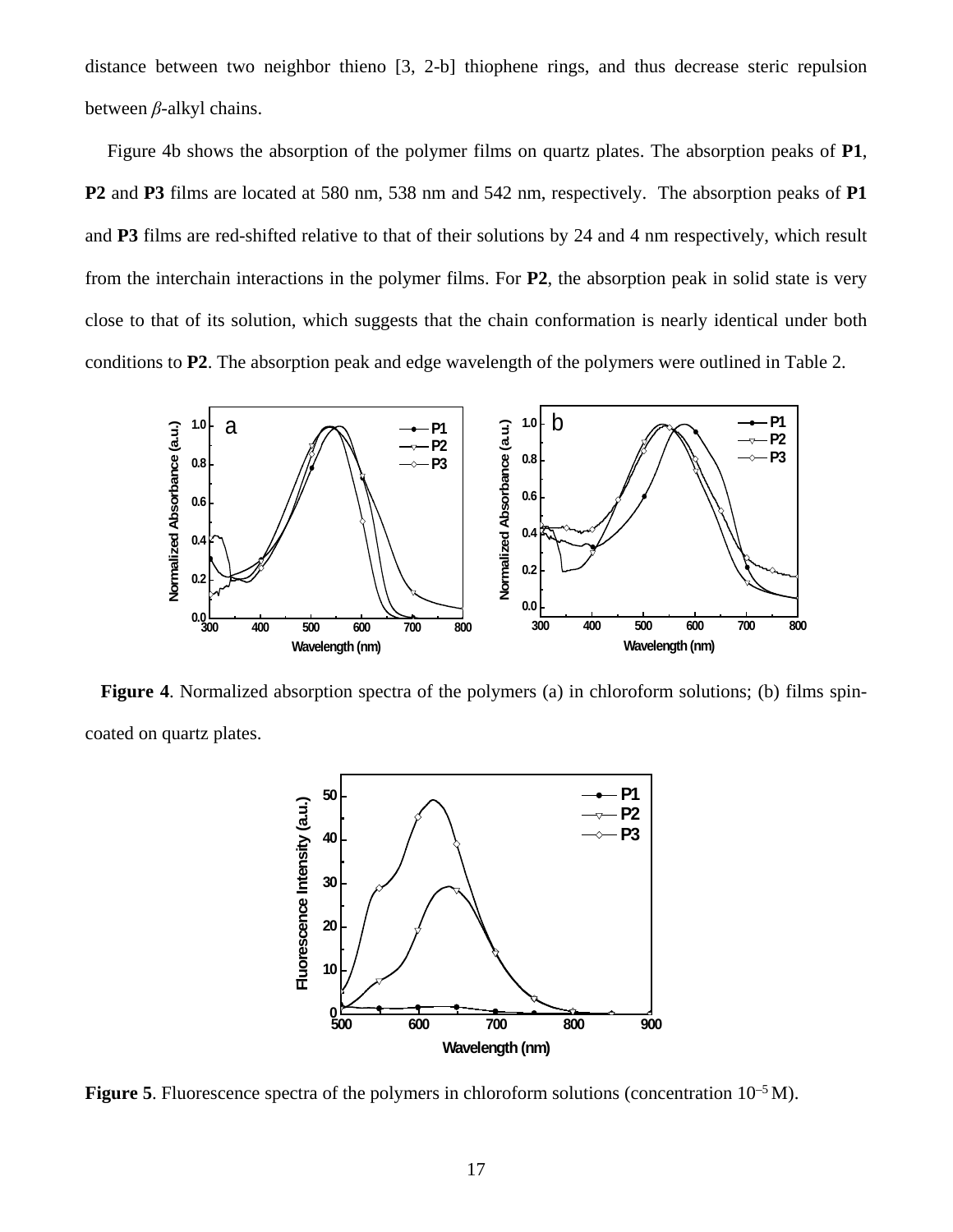Interestingly, **P2** and **P3** show strong photoluminescence in the wavelength range between 500~750 nm peaked at ca. 650 nm, as shown in Figure 5. It is well known that poly (thienylenevinylene) is nonluminescent polymer. The strong PL spectra of **P2** and **P3** indicate that the fused thiophene units in the polymers influence the optical properties of the polymers greatly.

| Polymers       | $\lambda_{\text{max}}(nm)/$ in solutions | $\lambda_{\text{max}}(nm)$ /in films | $\lambda_{\text{edge}}(nm)/in$ films |
|----------------|------------------------------------------|--------------------------------------|--------------------------------------|
| <b>P1</b>      | 556                                      | 580                                  | 712                                  |
| P <sub>2</sub> | 537                                      | 538                                  | 685                                  |
| P <sub>3</sub> | 538                                      | 542                                  | 700                                  |

**Table 2**. Absorption spectral properties of **P1**, **P2** and **P3**.

#### **Electrochemical Properties.**

The electrochemical property is one of the most important properties of the conjugated polymers and many applications of the conjugated polymers depend on the electrochemical properties. We studied the electrochemical properties of the polymers by cyclic voltammetry (CVs).

Figure 6 shows the cyclic voltammograms of the polymer films on Pt electrode. It can be seen that they exhibit *p*-doping/dedoping (oxidation/re-reduction) processes at positive potential range and *n*doping/dedoping (reduction/re-oxidation) processes at negative potential range. From the onset oxidation potentials ( $\varphi_{ox}$ ) and the onset reduction potentials ( $\varphi_{red}$ ) of the polymers, HOMO and LUMO energy levels as well as the energy gap  $(E_g^{\text{ec}})$  of the polymers were calculated according to the following equations:  $31$ 

 $E_{\text{HOMO}} = -e (\varphi_{\text{ox}} + 4.71)$  (eV);

$$
E_{\text{LUMO}} = -e (\varphi_{\text{red}} + 4.71) \text{ (eV)};
$$

$$
E_{\rm g}^{\rm ec} = e \left( \varphi_{\rm ox} - \varphi_{\rm red} \right) \left( eV \right)
$$

Where the units of  $\varphi_{ox}$  and  $\varphi_{red}$  are V vs Ag/Ag<sup>+</sup>. The values obtained are listed in Table 3.  $\varphi_{red}$  of **P2** shifted negatively by 0.02 V compared to **P1**,  $\varphi_{\text{ox}}$  of **P2** shifted negatively by 0.09 V compared to **P1**,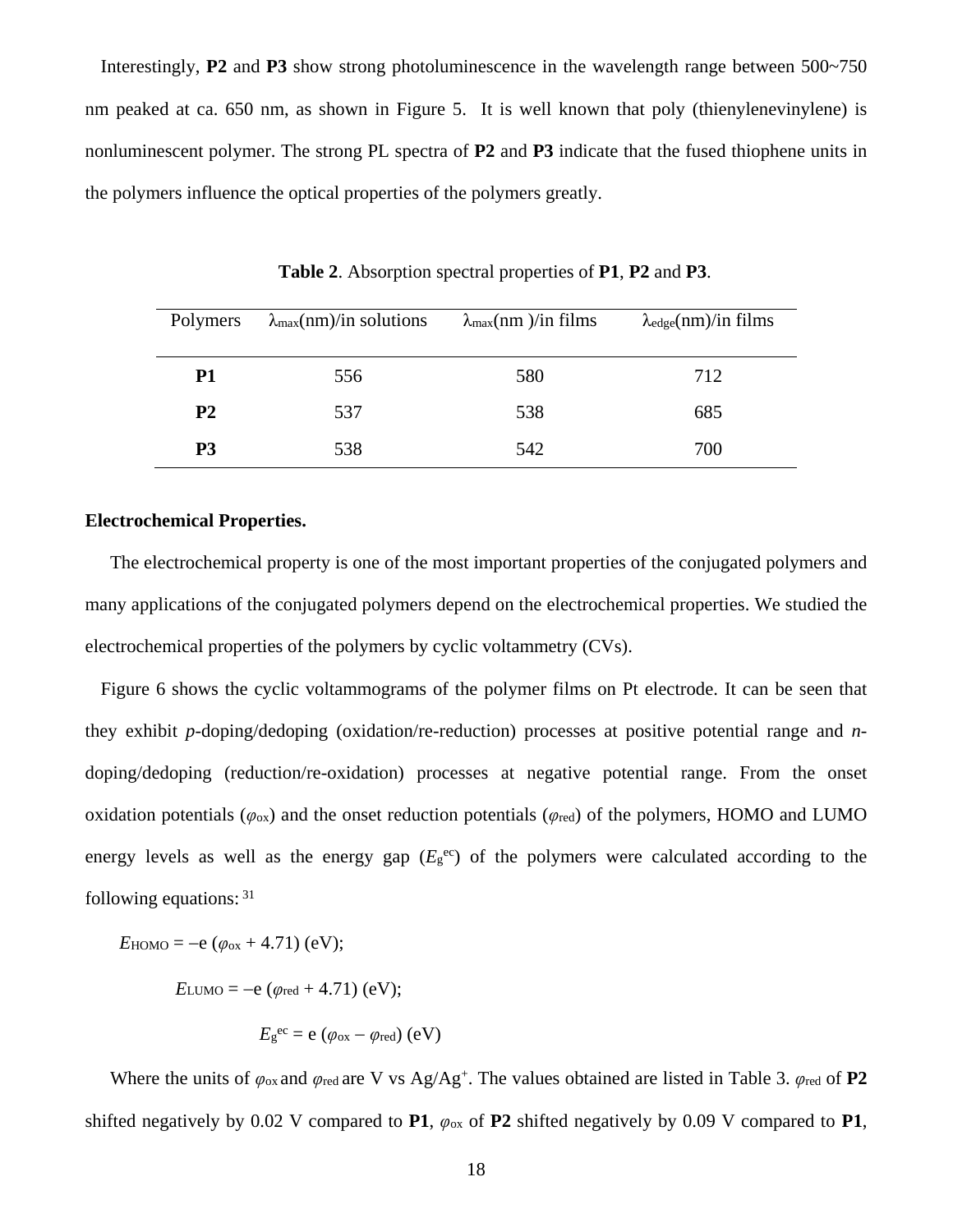and the electrochemical energy gap of **P2** is narrower than that of **P1** by 0.07 eV. The  $\varphi_{ox}$  of **P3** is shifted positively by 0.12 V compared to **P1**, but the value of  $\varphi_{\text{red}}$  is shifted negatively by 0.01 V compared to **P1**. The electrochemical energy gap of **P3** is larger than that of **P1** by 0.13 eV.



**Figure 6.** Cyclic voltammograms of the polymer films on Pt electrode in 0.1 mol/L Bu<sub>4</sub>NPF<sub>6</sub>, CH<sub>3</sub>CN solution at a scan rate of 100 mV/s.

| Polymers  | $\varphi_{\rm ox}(V$ vs<br>$Ag/Ag^{\dagger}/E$ HOMO $(eV)$ | $\varphi_{red}(V \text{ vs }$<br>$Ag/Ag^{\dagger}/E_{LUMO}(eV)$ | $E_{\rm g}$ <sup>ec</sup> (eV) | $E_{\rm g}$ , opt $({\rm eV})^{\rm a}$ |
|-----------|------------------------------------------------------------|-----------------------------------------------------------------|--------------------------------|----------------------------------------|
| P1        | $0.21/-4.92$                                               | $-1.73/-2.98$                                                   | 1.94                           | 1.74                                   |
| <b>P2</b> | $0.12/-4.83$                                               | $-1.75/-2.96$                                                   | 1.87                           | 1.81                                   |
| P3        | $0.33/-5.04$                                               | $-1.74/-2.97$                                                   | 2.07                           | 1.77                                   |

**Table 3.** Electrochemical onset potentials and electronic energy levels of the polymer films.

<sup>a</sup> the optical band gap was obtained from empirical formula,  $E<sub>g</sub> = 1240/ $\lambda_{\text{edge}}$$ , in which the  $\lambda_{\text{edge}}$  is the onset value of the absorption spectrum in the longer wavelength direction.

#### **Field-effect transistor properties of the polymers.**

Figure 7 shows the typical output and transfer curves of a representative OFET device, and the device performances of the three polymers are summarized in Table 4. The output behaviors followed closely the metal oxide-semiconductor FET gradual channel model with very good saturation and no observable contact resistance (Figure 7a and 7c).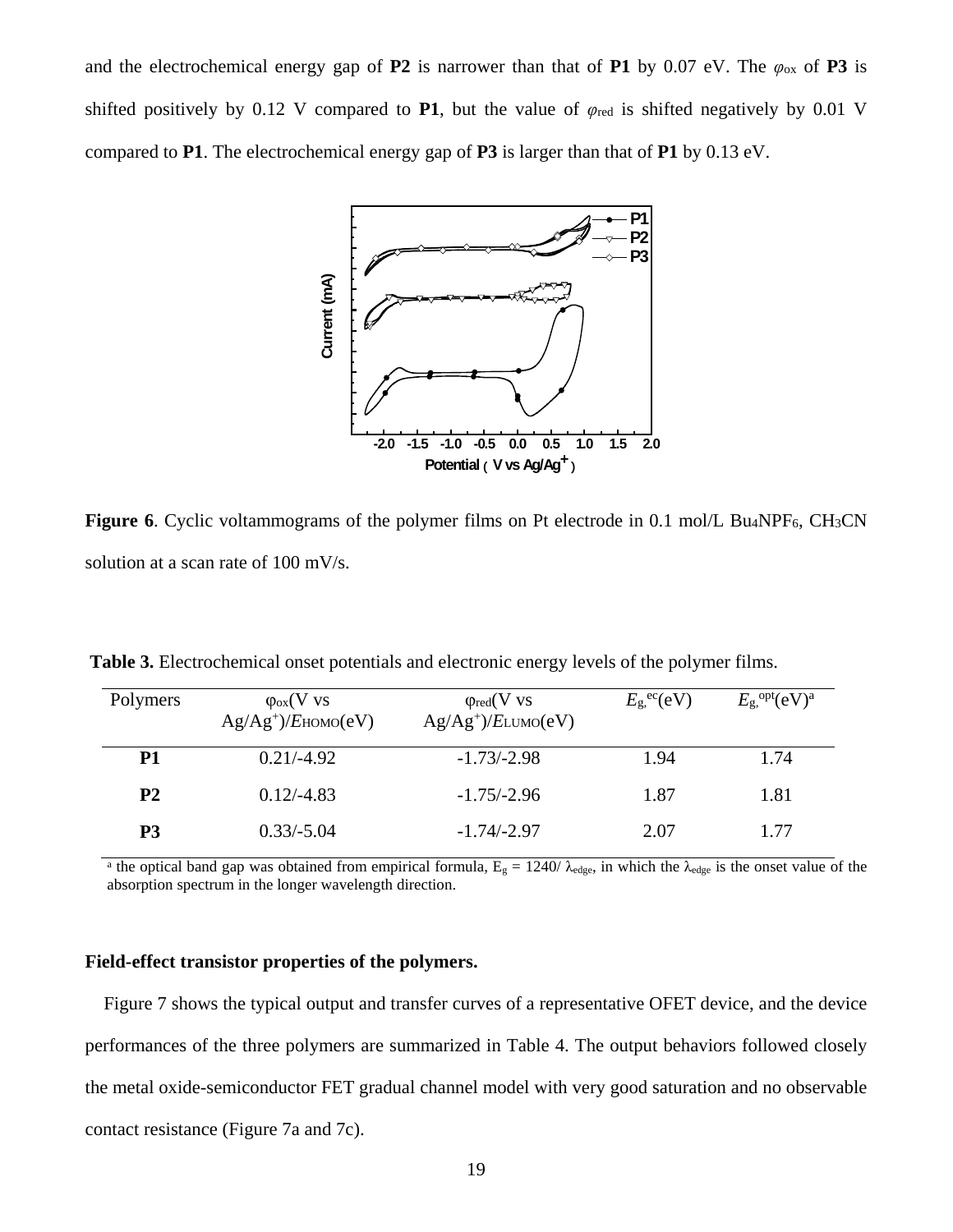

**Figure 7.** (a) Output and (b) transfer characteristics of OFETs using **P3** as active layer, (c) output and (d) transfer characteristics of OFETs using **P1** as active layer. *I*<sub>DS</sub> was obtained at  $V_{DS} = -100$  V for transfer characteristics.

The transfer characteristics of **P3** show near-zero turn-on voltage and a small threshold voltage (Figure 7b), indicating its high air stability due to low HOMO (–5.04 eV). Without annealing, the OFET with **P3** as active layer showed a mobility of  $4.64 \times 10^{-4}$  cm<sup>2</sup>/Vs in the saturation regime, together with an on/off ratio of 10<sup>3</sup> when measured in ambient conditions. Annealing the devices at 150 °C and 180 °C for 0.5 h led to improved charge carrier mobilities up to 7.54  $\times$  10<sup>-3</sup> cm<sup>2</sup>/ Vs and 0.019 cm<sup>2</sup>/ Vs respectively. The highest mobility of  $P3$  reached 0.032 cm<sup>2</sup>/Vs with the on/off ratio of 10<sup>5</sup>. The on/off ratio increased to  $10^4$ -10<sup>5</sup> (the highest on/off ratio is  $7.2 \times 10^5$ ) because of the increased drain current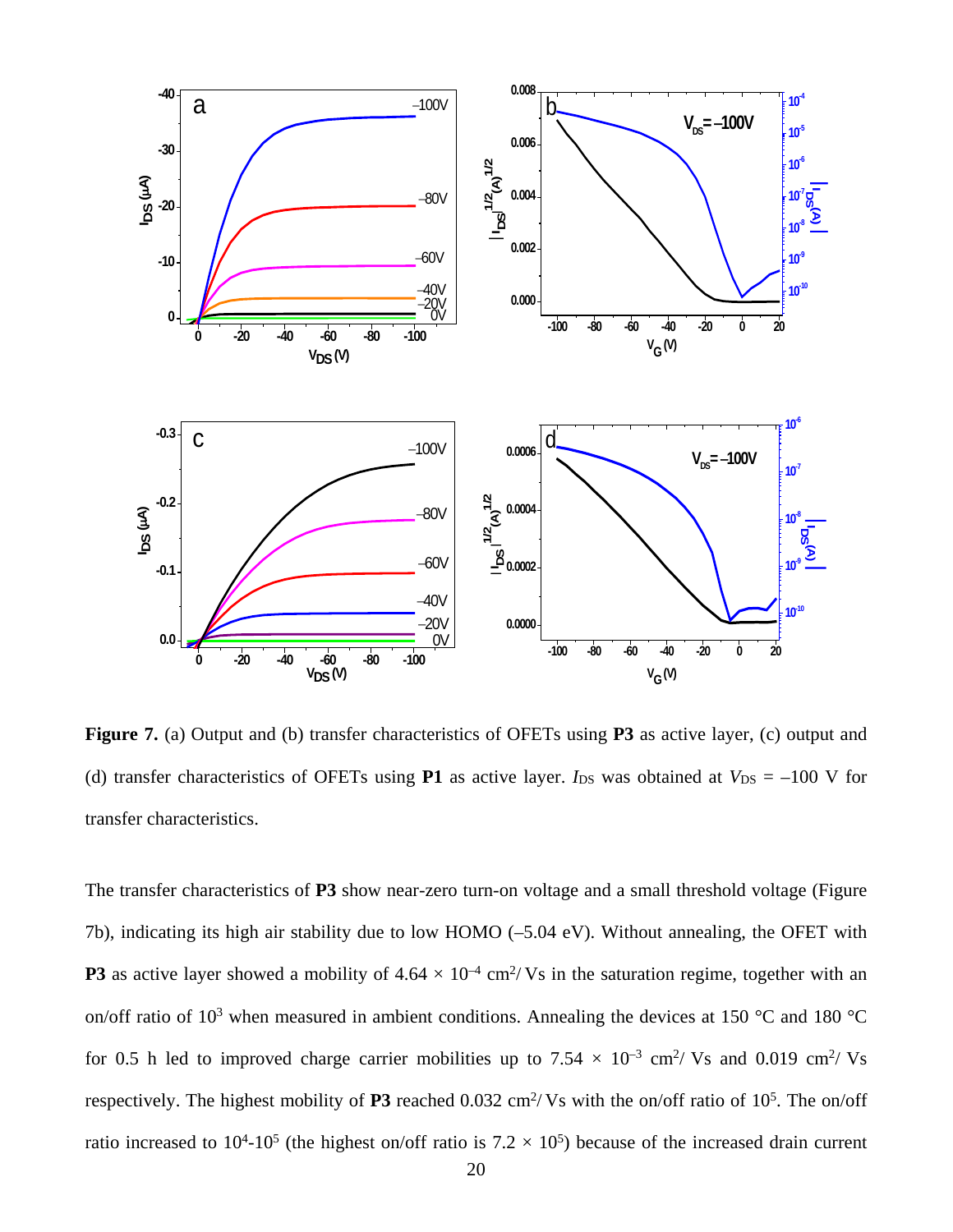and low current at zero gate voltage (below  $10^{-9}$  A). With low HOMO ( $-4.92$  eV), **P1** also showed very high air stability despite its relative low mobility (on the order of  $10^{-4}$  cm<sup>2</sup>/Vs), in sharp contrast to that of most polymer semiconductors such as P3HT and its analogues. However, the devices fabricated with **P2** under similar conditions displayed poorer performance, with mobility of  $1.50 \times 10^{-4}$  cm<sup>2</sup>/Vs and low on/off ratio of  $10^2$ -10<sup>3</sup> without annealing, and even lower performance (with mobility of  $1.48 \times 10^{-5}$ )  $\text{cm}^2/\text{Vs}$  and on/off ratio of 10<sup>2</sup>-10<sup>3</sup>) after annealing at high temperature. This is probably due to the low solubility of the polymer **P2**, the higher HOMO level (–4.83 eV) and the roughness of its thin films (the surface of **P2** films appeared many small particles after annealing).

|                    |         |         | Untreated                                 |                  | 120 °C                                                               |                  | 180 °C                  |                   |
|--------------------|---------|---------|-------------------------------------------|------------------|----------------------------------------------------------------------|------------------|-------------------------|-------------------|
| Polymers HOMO LUMO |         |         | $\mu$<br>$\rm \left( \rm cm^2/Vs \right)$ | $I_{on}/I_{off}$ | $\mu$<br>$\rm \left( \rm cm^2/Vs \right)$                            | $I_{on}/I_{off}$ | $\text{cm}^2/\text{Vs}$ | $I_{on}/I_{off}$  |
| <b>P1</b>          | $-2.98$ | $-4.92$ | $2.02 \times 10^{-4}$                     | $10^{3}$         | $3.12 \times 10^{-4}$                                                | $10^{3}$         | $3.76 \times 10^{-4}$   | $10^3 - 10^4$     |
| P <sub>2</sub>     | $-2.96$ | $-4.83$ | $1.50 \times 10^{-4}$                     | $10^{2}$         | $2.17 \times 10^{-4}$ $10^2 \times 10^3$ $1.48 \times 10^{-5}$       |                  |                         | $10^2 - 10^3$     |
| P <sub>3</sub>     | $-2.97$ | $-5.04$ | $4.64 \times 10^{-4}$                     |                  | $10^3 - 10^4$ 7.54 $\times 10^{-3}$ 10 <sup>4</sup> -10 <sup>5</sup> |                  | 0.019                   | $10^{4} - 10^{5}$ |

**Table 4.** FET properties of devices with films spun coated on OTS-modified SiO2/Si substrates.

#### **Photovoltaic properties of the polymers.**

The motivation of design and synthesis of the three polymers is to look for novel thiophene vinylene polymers used in PSCs. We fabricate the PSCs with the structure of ITO/PEDOT-PSS/Polymer: PCBM (1:1, w/w)/Ca/Al, where the polymer (**P1**, **P2** and **P3**) was used as electron donor and PCBM was used as electron acceptor.

Figure 8 shows the *I-V* curves of the PSCs under the illumination of AM 1.5, 100 mW/cm<sup>2</sup>, and Table 4 lists the photovoltaic properties obtained from the *I-V* curves for the best devices. In comparison with the device based on **P1**, the open circuit voltage  $(V<sub>oc</sub>)$  of the device based on **P2** decreased by ca 0.02 V. The lower *V*oc is expected from the higher HOMO energy level of **P2** than that of **P1**. The *V*oc of the device based on **P3** increased by ca 0.06 V compared with **P1**, which is benefited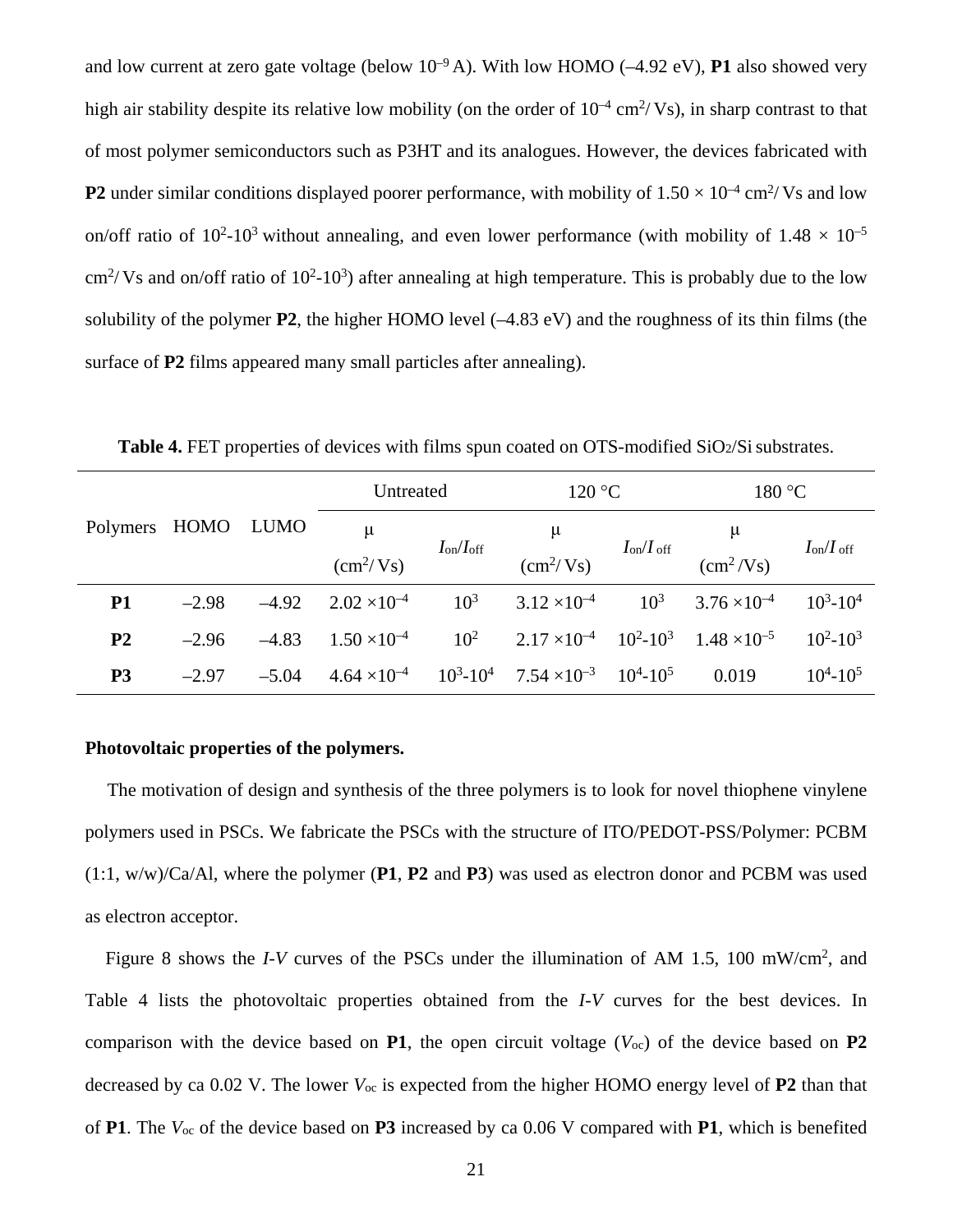from the lower HOMO energy level of **P3** than that of **P1**. For the best devices, the PCE of the devices based on **P3** reached 0.28%. The PCE of the device based on **P3** is ca. 50% increased than those of the devices based on **P1** and **P2**, which could be ascribed to the higher hole mobility of **P3**.

| Polymers       | $V_{\rm oc}(v)$ | I <sub>sc</sub> (mA/cm <sup>2</sup> ) | FF   | $HOMO(eV)$ $LUMO(eV)$ |         | <b>PCE</b> |
|----------------|-----------------|---------------------------------------|------|-----------------------|---------|------------|
| <b>P1</b>      | 0.54            | 0.96                                  | 0.37 | $-4.92$               | $-2.98$ | 0.19%      |
| P <sub>2</sub> | 0.52            | 1.11                                  | 0.29 | $-4.83$               | $-2.96$ | 0.17%      |
| P <sub>3</sub> | 0.60            | 1.27                                  | 0.37 | $-5.04$               | $-2.97$ | 0.28%      |

**Table 5.** Photovoltaic properties of the polymer solar cells.



**Figure 8.** I-*V* curves of the PSCs based on the polymers under the illumination of AM 1.5, 100  $mW/cm<sup>-2</sup>$ 

#### **Conclusions**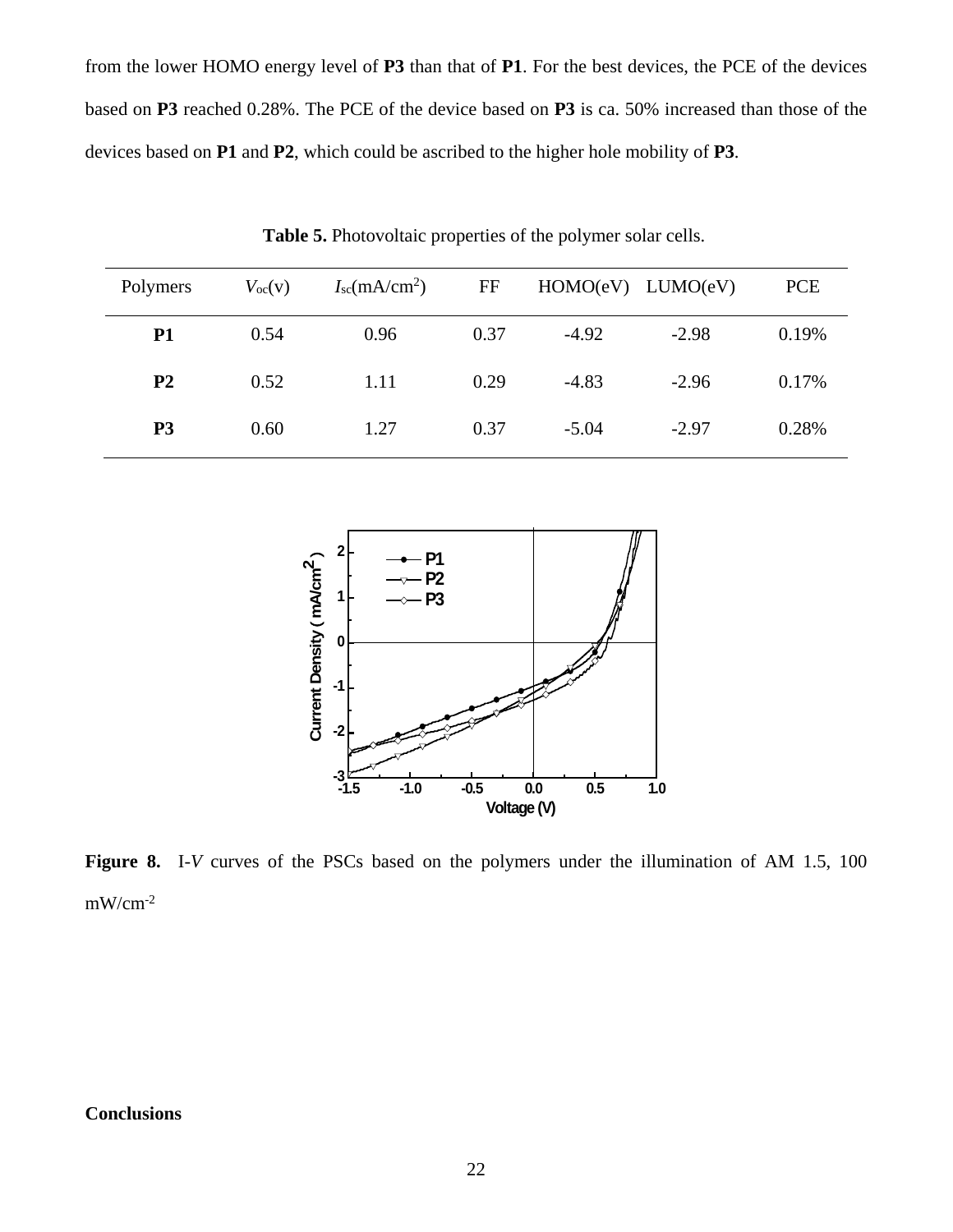Two poly (thieno [3, 2-b] thiophene vinylene) derivatives (**P2** and **P3**) were prepared by the Pdcatalyzed Stille-coupling method. Compared with poly (3-hexylthienylene vinylene) (**P1**), the absorption peaks of **P2** and **P3** are blue-shifted a little, while the PL intensity of **P2** and **P3** solutions enhanced greatly. The solution-processed polymer OFETs were fabricated with bottom gate/top contact geometry and characterized. The OFET using **P3** as active layers showed a hole mobility of  $4.64 \times 10^{-4}$  $\text{cm}^2$ / Vs in the saturation regime, together with an on/off ratio of  $10^3$  when measured in ambient conditions. Annealing the devices at 150  $\degree$ C and 180  $\degree$ C for 0.5 h led to improved hole mobilities of up to  $7.54 \times 10^{-3}$  cm<sup>2</sup>/Vs and 0.019 cm<sup>2</sup>/Vs respectively. The highest hole mobility of **P3** reached 0.032 cm2/ Vs with the on/off ratio of 105. However, the OFET devices based on **P2** under similar conditions displayed poorer performance, with hole mobility of  $1.50 \times 10^{-4}$  cm<sup>2</sup>/Vs and on/off ratio of 10<sup>2</sup>-10<sup>3</sup> without annealing, and even lower hole mobility of  $1.48 \times 10^{-5}$  cm<sup>2</sup>/Vs after thermal annealing at 180 °C for 0.5 h. This phenomenon could result from the lower solubility of **P2** and the roughness of its thin film after thermal annealing. PSCs based on the three polymers were fabricated, the PCE of the devices based on **P1**, **P2** and **P3** was 0.19%, 0.17% and 0.28%, respectively. The PCE of the device based on **P3** is ca. 50% increased than those of the devices based on **P1** and **P2**, which could be ascribed to the higher hole mobility of **P3**.

**Acknowledgment.** This work was supported by NSFC (No. 20574078, 20721061 and 50633050)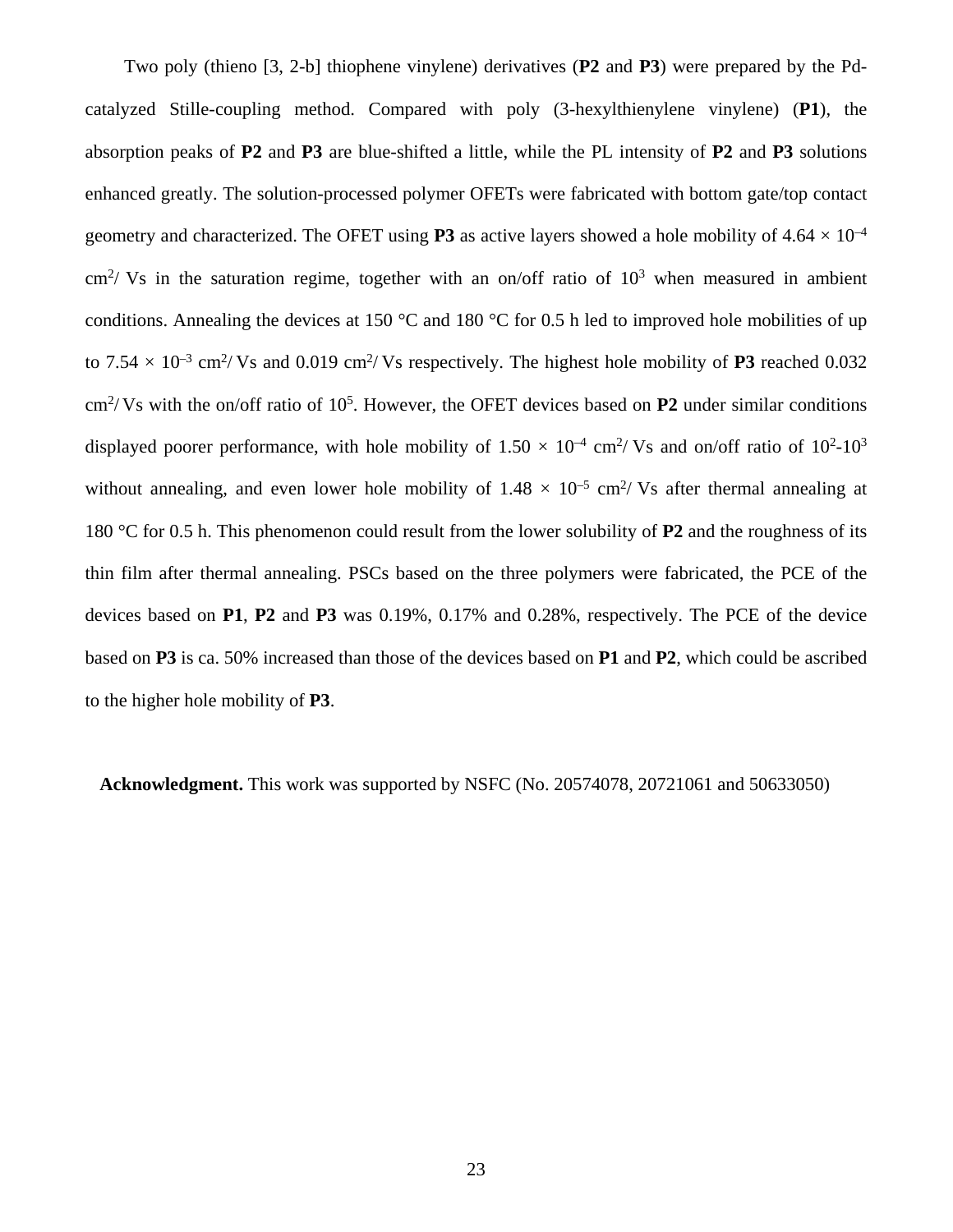#### **References**

(1) Allard, S.; Forster, M.; Souharce, B.; Thiem, H.; Scherf, U. *Angew.Chem.Int.Ed.* **2008**, *47*, 4070.

(2) Ong, B.S.; Wu, Y.L.; Li, Y.N.; Liu, P.; Pan, H.L.*Chem. Eur. J.* **2008**, *14*, 4766.

(3) Li, Y. F.; Zou, Y. P. *Adv. Mater.* **2008**, *20*, 2952

(4) Hou, J. H.; Tan, Z. A.; Yan, Y.; He, Y. J.; Yang, C. H.; Li, Y. F. *J. Am. Chem. Soc.,* **2006**, *128*, 4911.

(5) Sun, X. B.; Zhou, Y. H.; Wu, W. C.; Liu, Y. Q.; Tian, W. J.; Yu, G.; Qiu, W. F.; Chen, S. Y.; Zhu, D. B. *J. Phys. Chem. B* **2006**, *110*, 7702.

(6) Kobayashi, T. *Pure Appl. Chem.* **1995**, *67*, 387.

(7) Segura, J.L. *Act. Polym.* **1998**, *49*, 319.

(8) Huitema, H.E.A.; Gelinck, G.H.; Van der Putten, J.B.P.H.; Kuijk, K.E.; Hart, C.M.; Cantatore, E.; Herwig, P.T.; Van Breemen, A.J.J.M.; De Leeuw, D.M. *Nature* **2001**, *414*,5 99.

(9) Huitema, H.E.A.; Gelinck, G.H.; Van der Putten, J.B.P.H.; Kuijk, K.E.; Hart, C.M.; Cantatore, E.; DeLeeuw, D.M. *Adv. Mater.* **2002**, *14*, 1201.

(10) Roncali, J. *Chem. Rev.* **1997**, *97*, 173.

(11) Nguyena, L. H.; Nesa, S. G.; Neugebauera, H.; Sariciftcia, N. S.; Banishoeibb, Fateme.; Henckensc, A.; Cleijb, T.; Lutsenc, L.; Vanderzande, D. *Sol. Energy Mater. Sol. Cells* **2006**, *90*, 2815.

(12) Henckens, A.; Knipper, M.; Polec, I.; Manca, J.; Lutsen, L.; Vanderzandea, D. *Thin Solid Films* **2004**, *451-452*, 572.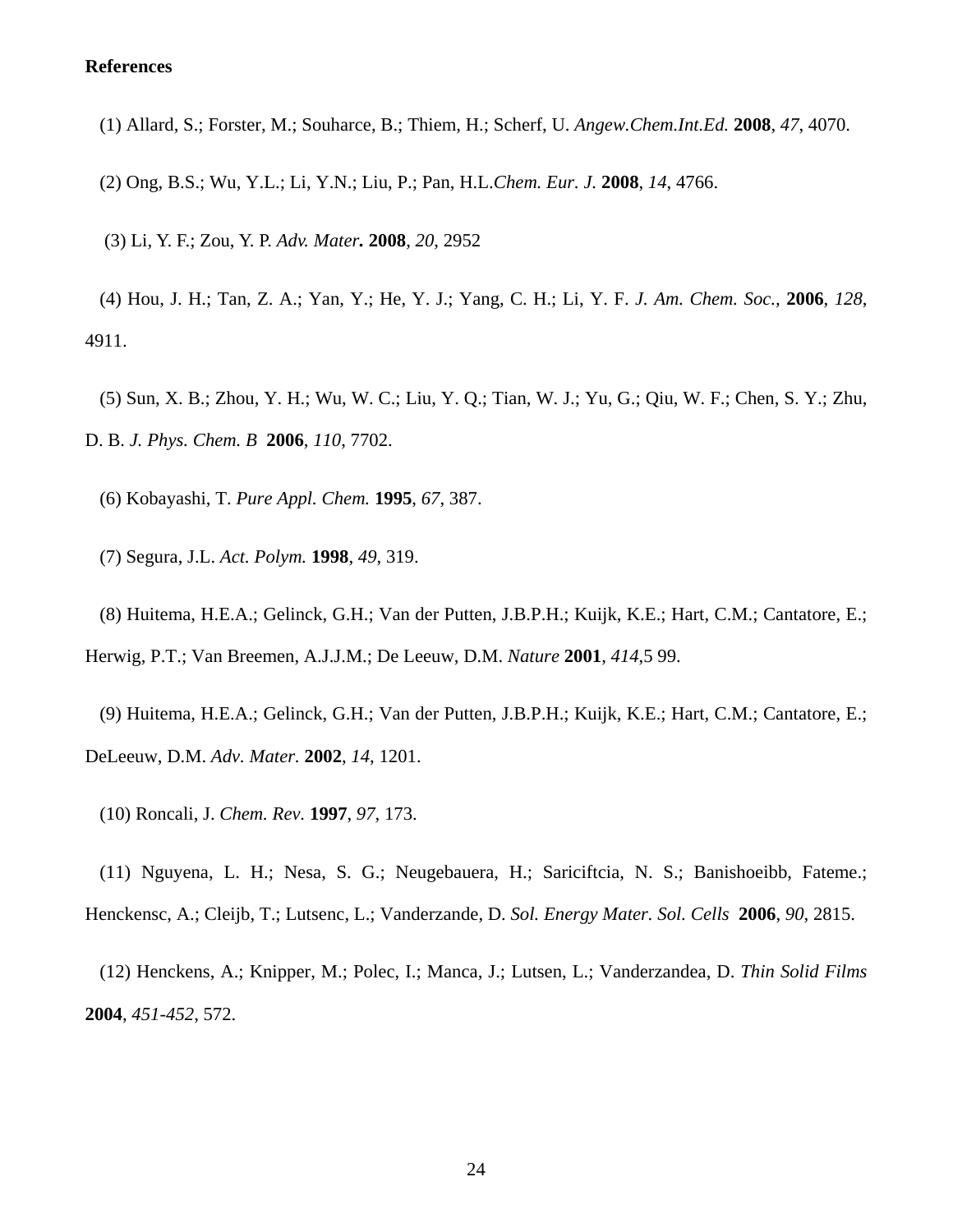(13) Banishoeib, F.; Henckens, A.; Fourier, S.; Vanhooyland, G.; Breselge, M.; Manca, J.; Cleij, T. J.; Lutsen, L.; Vanderzande, D.; Nguyen, L. H.; Neugebauer, H.; Sariciftci, N. S. *Thin Solid Films* **2008**, *516*, 3978.

(14) a) Yamada, S.; Tokito, S.; Saito, S. *J. Chem. Soc. Chem. Commun.* **1987**, 1448; b) Murase, I.; Ohnishi, T.; Noguchi, T.; Hirooka, M. *Polym. Commun.* **1987**, *28*, 229.

(15) a) Gilch, H. G.; Wheelwright, W. L. *J. Polym. Sci.* **1966**, *4*, 1137; b) Wessling, R. A.; Zimmerman, R. G. **U.S. Patent No** 3401152, 1968; c) Wessling, R. A. *J. Polym. Sci. Part C* **1985**, *72*, 55; d) Son, S.; Dodabalapur, A.; Lovinger, A. J.; Galvin, M. E. *Science* **1995**, *269*, 376; e) Louwet, F.; Vanderzande, D.; Gelan, J. *Synth. Met.* **1992**, *52*, 125; f) Louwet, F.; Vanderzande, D.; Gelan, J. *Synth. Met.* **1995,** *69*, 509; g) Louwet, F.; Vanderzande, D.; Gelan, J.; Mullens, J. *Macromolecules* **1995**, *28*, 1330.

(16) a) Henckens, A.; Lutsen, L.; Vanderzande, D.; Knipper, M.; Manca, J.; Aernouts, T.; Poortsmans, J. *Proc. SPIE-Int. Soc. Opt. Eng.* **2004**, *5464*, 52; b) Gillissen, S.; Henckens, A.; Lutsen, L.; Vanderzande, D.; Gelan, J. *Synth. Met.* **2003**, *135–136*, 255.

(17) Prins, P.; Candeias, L.P.; Breemen, A. J. J. M. v; Sweelssem. J.; Herwig, P. T.; Schoo, H. F. M.; Siebbles, L. D. A. *Adv. Mater.* **2005**, *17*, 718.

(18) Fuchigami, H.; Tsumura, A.; Koezuka, H. *Appl. Phys. Lett.* **1993**, *63*, 1372.

(19) McCulloch, I.; Heeney, M.; Bailey, C.; Genevicius, K.; Macdonald, I.; Shkunov, M.; Sparrowe, D.; Tierney, S.; Wagner, R.; Zhang, W. M.; Chabinyc, M. L.; Kline, R. J.; McGehee, M. D. ; Toney, M. F. *Nat. Mater.* **2006**, *5*, 328.

(20) Lucas, L. A.; DeLongchamp, D. M.; Vogel, B. M.; Lin, E. K.; Fasolka, M. J.; Fischer, D. A.; McCulloch, I.; Heeney, M.; Jabbour, G. E. *Appl. Phys. Lett.* **2007**, *90*, 012112.

(21) Li, Y.; Wu, Y.; Liu, P.; Birau, M.; Pan, H.; Ong, B. S. *Adv. Mater.* **2006**, *18*, 3029.

(22) Rutherford, D. R.; Stille, J. K.; Elliott, C. M.; Reichert, V. R. *Macromolecules* **1992**, *25*, 2294.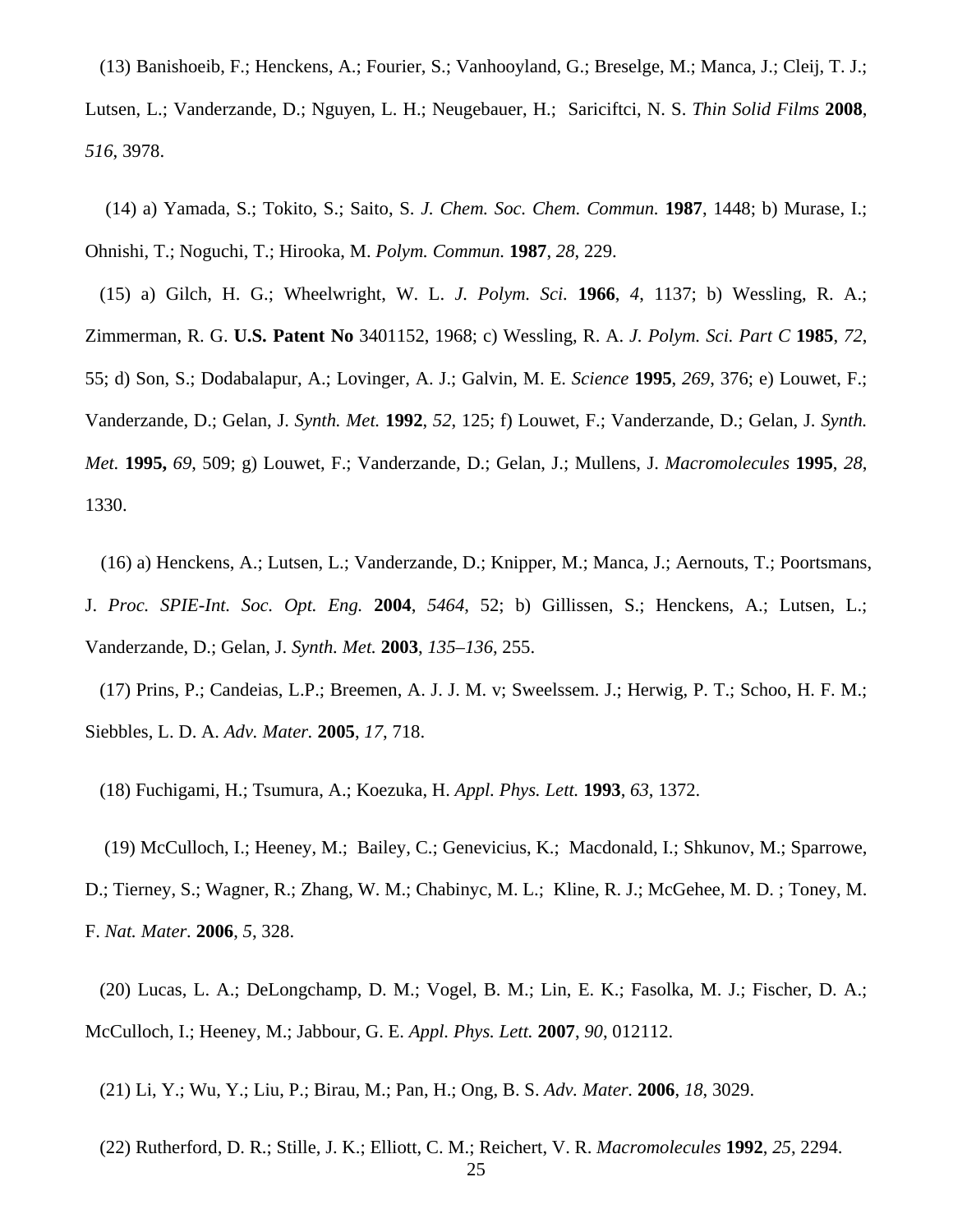(23) Taliani, C.; Zamboni, R.; Danieli, R.; Ostoja, P.; Porzio, W.; Lazzaroni, R.; Bredas, J. L. *Phys. Scr.* **1989**, *40*, 781.

(24) Danieli, R.; Taliani, C.; Zamboni, R.; Giro, G.; Biserni, M.; Mastragostino, M.; Testoni, A. *Synth. Met.* **1986**, *13*, 325.

(25) Zhao, C. C.; Chen, X. H.; Zhang, Y.; Ng, M. K. *J. Polym. Sci., Part A: Poly. Chem. 2008*, *46*, 2680.

(26) Parmer, J. E.; Mayer, A. C.; Hardin, B. E.; Scully, S. R.; Mcgehee, D.; Heeney, M.; Mcculloch, I. *Appl. Phys. Lett.* **2008**, *92*, 113309.

(27) Miguel, L. S.; Matzger, A. J. *Macromolecules* **2007,** *40,* 9233

(28) (a) Hou, J. H.; Huo, L. J.; He, C.; Yang, C. H.; Li, Y. F. *Macromolecules* **2006**, *39*, 594. (b) Hou,

J. H.; Yang, C. H.; Li, Y. F. *Synth. Met.* **2005**, *153*, 93. (c) Zhou, E. J.; He, C.; Tan, Z. A.; Hou, J. H.; Yang, C. H.; Li, Y. F. *J. Polym. Sci., Part A: Poly. Chem.* **2006**, *44*, 4916.

(29) Hou, J. H.; Tan, Z. A.; He, Y. J.; Yang, C. H.; Li, Y. F. *Macromolecules* **2006,** *39,* 4657.

(30) Zhang, X. N.; Kolhler, M.; Matzger, A. J. *Macromolecules* **2004,** *37,* 6306.

(31) Sun, Q. J.; Wang, H. Q.; Yang, C. H.; Li, Y. F. *J. Mater. Chem.* **2003**, *13*, 800.